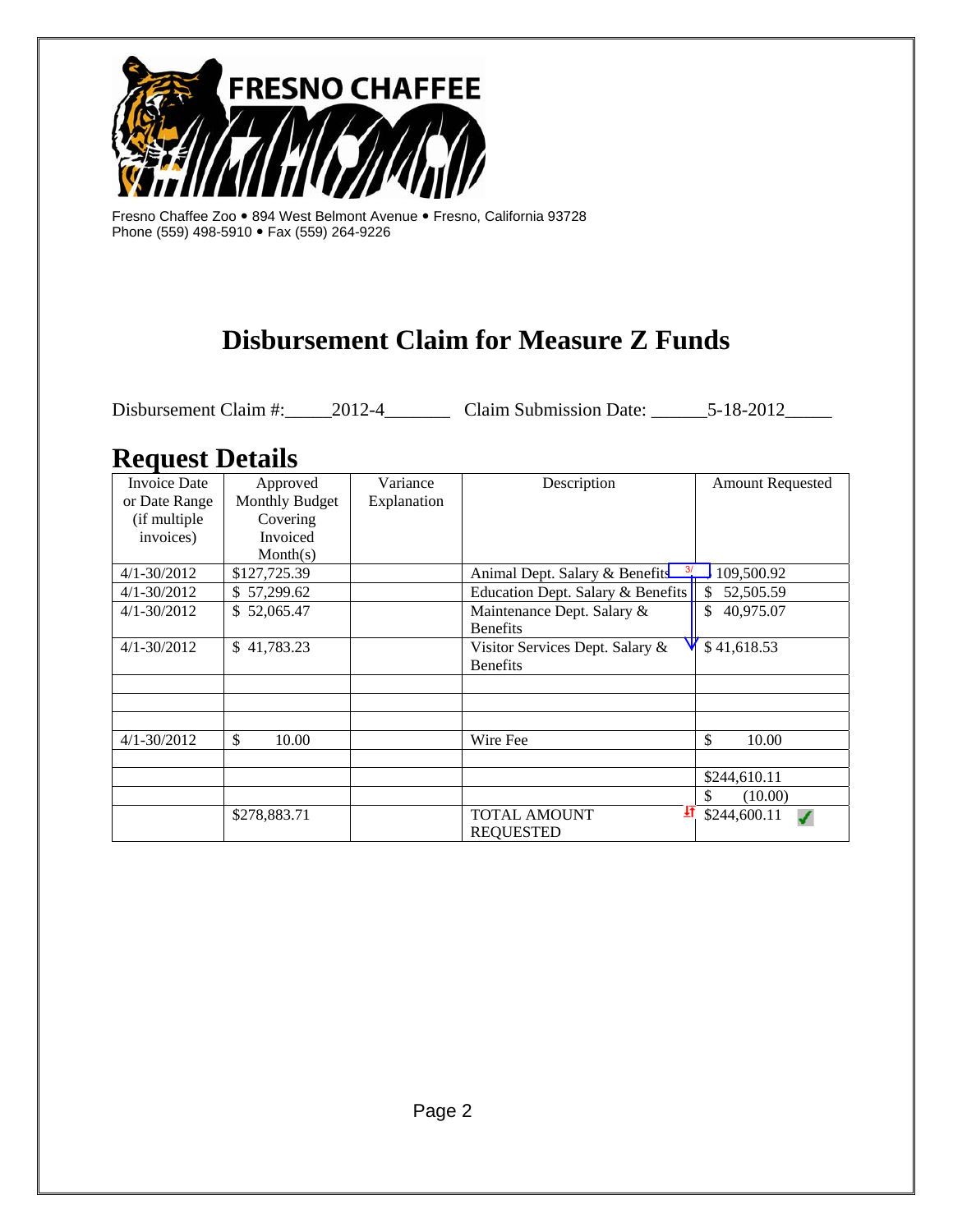# 5/18/2012 9:46:50AM **Fresno's Chaffee Zoo Corporation** Page 2 **Income Statement**

|                                  | 2012 Budget Budget | April        | April<br><b>Measure Z</b>   | April<br>Actual                | <b>YTD</b><br><b>Budget</b> | <b>YTD</b><br><b>Measure Z</b> | <b>YTD</b><br>Actual |
|----------------------------------|--------------------|--------------|-----------------------------|--------------------------------|-----------------------------|--------------------------------|----------------------|
| <b>EXPENSES</b>                  |                    |              |                             |                                |                             |                                |                      |
| <b>OPERATING EXPENSES</b>        |                    |              |                             |                                |                             |                                |                      |
| <b>Personnel Expenses</b>        |                    |              |                             |                                |                             |                                |                      |
| Administration                   | \$613,767.00       | \$48,458.58  | \$0.00                      | \$43,298.20                    | \$181,501.09                | \$0.00                         | \$149,967.19         |
| Animal                           | \$1,596,523.00     | \$127,725.39 | \$109,500.92 $\Gamma$<br>5/ | \$109,500.92<br>2 <sup>1</sup> | \$456,501.07                | \$397,921.03                   | \$397,921.03         |
| Education                        | \$690,258.00       | \$57,299.62  | 6/<br>\$52,505.59           | \$52,505.59                    | \$182,568.55                | \$173,649.81                   | \$173,649.81         |
| Maintenance/Horticulture         | \$650,015.00       | \$52,065.47  | \$40,975.07                 | \$40,975.07                    | \$195,175.82                | \$164,703.72                   | \$164,703.72         |
| Membership/Development/Marketing | \$376,555.00       | \$29,534.18  | \$0.00                      | \$27,778.40                    | \$111,340.92                | \$0.00                         | \$95,803.89          |
| Veterinary                       | \$206,718.00       | \$16,465.37  | \$0.00                      | \$16,381.75                    | \$61,315.18                 | \$0.00                         | \$60,192.18          |
| Visitor Services                 | \$512,964.00       | \$41,783.23  | \$41,618.53<br>71           | \$41,618.53                    | \$140,978.74                | \$132,659.27                   | \$132,659.27         |
| <b>Total Personnel Expenses</b>  | \$4,646,800.00     | \$373,331.84 | \$244,600.11                | \$332,058.46                   | \$1,329,381.37              | \$868,933.83                   | \$1,174,897.09       |
| <b>Other Expenses</b>            |                    |              |                             |                                |                             |                                |                      |
| Advertising                      | \$296,750.00       | \$24,604.16  | \$0.00                      | \$30,136.35                    | \$98,916.64                 | \$0.00                         | \$60,643.98          |
| Animal Feed                      | \$244,200.00       | \$19,516.65  | \$0.00                      | \$16,813.51                    | \$78,066.60                 | \$0.00                         | \$75,297.71          |
| Computer/Software                | \$34,280.00        | \$4,906.60   | \$0.00                      | \$3,043.58                     | \$16,626.40                 | \$0.00                         | \$8,950.50           |
| Conservation                     | \$20,000.00        | \$500.00     | \$0.00                      | \$2,487.83                     | \$3,500.00                  | \$0.00                         | \$2,487.83           |
| <b>Depreciation Expense</b>      | \$235,272.00       | \$13,252.00  | \$0.00                      | \$11,739.60                    | \$53,008.00                 | \$0.00                         | \$46,958.40          |
| Dues                             | \$33,450.00        | \$10,204.16  | \$0.00                      | \$169.00                       | \$12,516.64                 | \$0.00                         | \$4,179.44           |
| Equipment                        | \$145,660.00       | \$12,688.24  | \$0.00                      | \$8,287.60                     | \$37,252.96                 | \$0.00                         | \$19,825.37          |
| Fleet                            | \$41,250.00        | \$3,437.46   | \$0.00                      | \$1,345.62                     | \$13,749.84                 | \$0.00                         | \$6,000.64           |
| Food/Catering                    | \$58,100.00        | \$6,508.32   | \$0.00                      | \$2,545.48                     | \$12,733.28                 | \$0.00                         | \$5,565.21           |
| Insurance                        | \$140,000.00       | \$10,000.00  | \$0.00                      | \$8,565.67                     | \$70,000.00                 | \$0.00                         | \$62,336.31          |
| <b>Miscellaneous Business</b>    | \$9,700.00         | \$793.27     | \$0.00                      | \$517.37                       | \$3,138.08                  | \$0.00                         | \$1,414.32           |
| Office Supplies                  | \$33,145.00        | \$2,754.10   | \$0.00                      | \$1,230.32                     | \$11,041.40                 | \$0.00                         | \$3,964.09           |
| Postage                          | \$44,045.00        | \$3,541.20   | \$0.00                      | \$1,212.64                     | \$13,964.80                 | \$0.00                         | \$10,589.36          |
| Printing                         | \$88,250.00        | \$4,124.96   | \$0.00                      | \$2,116.69                     | \$25,749.84                 | \$0.00                         | \$29,140.60          |
| Repairs and Replacements         | \$215,750.00       | \$17,145.79  | \$0.00                      | \$10,048.15                    | \$68,583.16                 | \$0.00                         | \$38,337.63          |
| Service/Bank/Credit Card Fees    | \$85,040.00        | \$4,728.32   | \$60.00                     | \$4,422.58                     | \$23,413.28                 | \$130.00                       | \$24,393.78          |
| Signage                          | \$13,000.00        | \$1,083.33   | \$0.00                      | \$2,715.05                     | \$4,333.32                  | \$0.00                         | \$12,860.89          |
| <b>Specialized Services</b>      | \$572,110.00       | \$52,188.28  | \$0.00                      | \$46,235.08                    | \$191,378.12                | \$0.00                         | \$159,615.59         |
| <b>Staff Development</b>         | \$58,250.00        | \$4,020.77   | \$0.00                      | \$3,978.27                     | \$19,083.08                 | \$0.00                         | \$8,076.56           |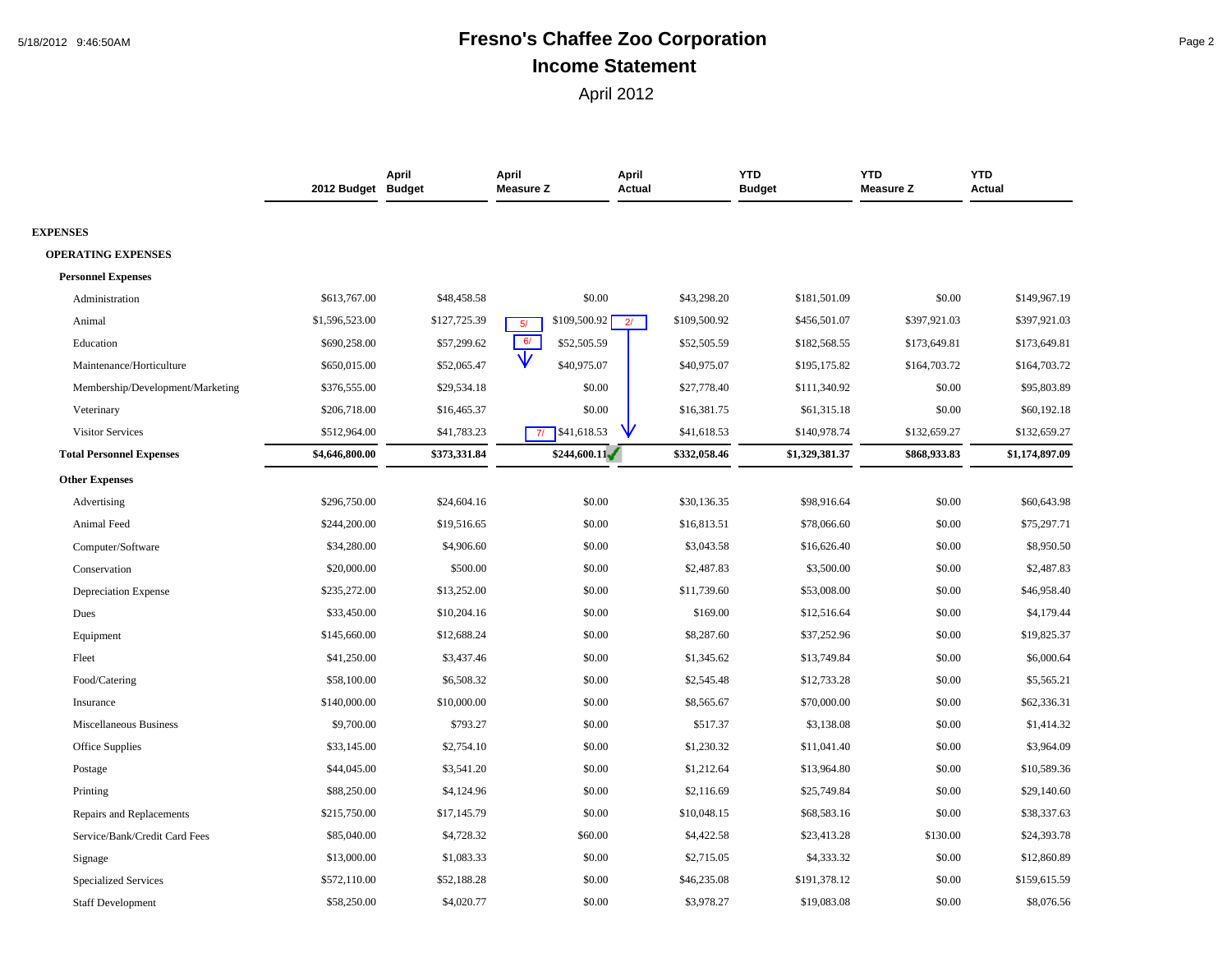# 5/18/2012 9:46:50AM **Fresno's Chaffee Zoo Corporation** Page 3 **Income Statement**

|                                        | 2012 Budget Budget | April           | <b>April</b><br><b>Measure Z</b> | April<br><b>Actual</b> | <b>YTD</b><br><b>Budget</b> | <b>YTD</b><br><b>Measure Z</b> | <b>YTD</b><br>Actual |
|----------------------------------------|--------------------|-----------------|----------------------------------|------------------------|-----------------------------|--------------------------------|----------------------|
| Supplies                               | \$219,350.00       | \$16,708.23     | \$0.00                           | \$21,922.60            | \$62,857.92                 | \$0.00                         | \$62,574.84          |
| Telephone                              | \$42,880.00        | \$3,573.32      | \$0.00                           | \$2,532.25             | \$14,293.28                 | \$0.00                         | \$8,166.79           |
| Uniforms                               | \$30,400.00        | \$9,399.98      | \$0.00                           | \$552.70               | \$21,474.92                 | \$0.00                         | \$6,271.60           |
| Utilities                              | \$452,000.00       | \$37,666.66     | \$0.00                           | \$24,986.65            | \$150,666.64                | \$0.00                         | \$82,798.23          |
| Other                                  | \$86,150.00        | \$9,316.58      | \$0.00                           | \$5,834.91             | \$28,966.32                 | \$0.00                         | \$21,269.82          |
| <b>Total Other Expenses</b>            | \$3,199,032.00     | \$272,662.38    | \$60.00                          | \$213,439.50           | \$1,035,314.52              | \$130.00                       | \$761,719.49         |
| <b>TOTAL OPERATING EXPENSES</b>        | \$7,845,832.00     | \$645,994.22    | \$244,660.11                     | \$545,497.96           | \$2,364,695.89              | \$869,063.83                   | \$1,936,616.58       |
| <b>EIR</b> and Capital Expansion       |                    |                 |                                  |                        |                             |                                |                      |
| <b>Capital Expenses</b>                | \$150,000.00       | \$12,499.99     | \$0.00                           | \$8,898.50             | \$49,999.96                 | \$0.00                         | \$24,072.94          |
| <b>Total EIR and Capital Expansion</b> | \$150,000.00       | \$12,499.99     | \$0.00                           | \$8,898.50             | \$49,999.96                 | \$0.00                         | \$24,072.94          |
| <b>TOTAL EXPENSES</b>                  | \$7,995,832.00     | \$658,494.21    | \$244,660.11                     | \$554,396.46           | \$2,414,695.85              | \$869,063.83                   | \$1,960,689.52       |
| <b>BEGINNING FUND BALANCE</b>          | \$14,256,785.11    | \$16,962,502.44 | $(\$11,894,205.49)$              | \$16,962,502.44        | \$14,256,785.11             | (\$11,269,801.77)              | \$14,256,785.11      |
| <b>NET SURPLUS/(DEFICIT)</b>           | \$485,073.00       | \$303,337.36    | $(\$244,660.11)$                 | \$1,024,537.20         | \$84,844.77                 | $(\$869,063.83)$               | \$3,730,254.53       |
| <b>ENDING FUND BALANCE</b>             | \$14,741,858.11    | \$17,265,839.80 | $(\$12,138,865.60)$              | \$17,987,039.64        | \$14,341,629.88             | $(\$12,138,865.60)$            | \$17,987,039.64      |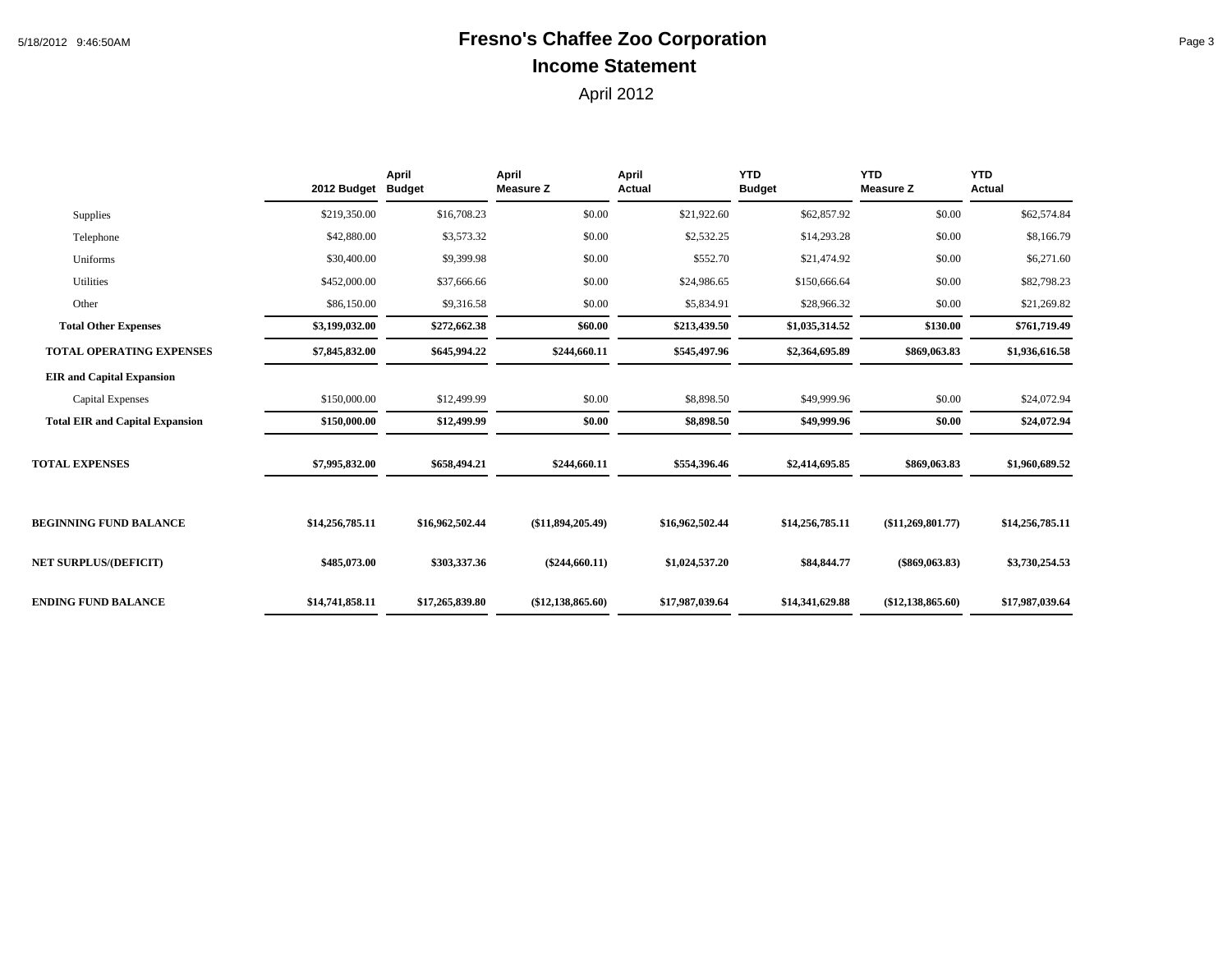#### 5/18/2012 9:18:47AM **Fresno's Chaffee Zoo Corporation** Page 9 **Income Statement**

| Note: Full income statement was submitted, however pages with no Measure Z activity were deleted by M. Young to<br>save file space. |                    |              |                            | April 2012      |                             |                                |                      |
|-------------------------------------------------------------------------------------------------------------------------------------|--------------------|--------------|----------------------------|-----------------|-----------------------------|--------------------------------|----------------------|
|                                                                                                                                     |                    |              |                            |                 |                             |                                |                      |
|                                                                                                                                     | 2012 Budget Budget | April        | April<br><b>Measure Z</b>  | April<br>Actual | <b>YTD</b><br><b>Budget</b> | <b>YTD</b><br><b>Measure Z</b> | <b>YTD</b><br>Actual |
| <b>EXPENSES</b>                                                                                                                     |                    |              |                            |                 |                             |                                |                      |
| <b>OPERATING EXPENSES</b>                                                                                                           |                    |              |                            |                 |                             |                                |                      |
| <b>Personnel Expenses</b>                                                                                                           |                    |              |                            |                 |                             |                                |                      |
| Administration                                                                                                                      |                    |              |                            |                 |                             |                                |                      |
| Benefits-General                                                                                                                    | \$0.00             | \$0.00       | \$0.00                     | \$0.00          | \$0.00                      | \$0.00                         | \$0.00               |
| Benefits-Administration                                                                                                             | \$64,970.00        | \$6,750.00   | \$0.00                     | \$4,658.81      | \$22,350.00                 | \$0.00                         | \$13,213.75          |
| Payroll Taxes-General                                                                                                               | \$0.00             | \$0.00       | \$0.00                     | \$0.00          | \$0.00                      | \$0.00                         | \$0.00               |
| Payroll Taxes-Administration                                                                                                        | \$41,743.00        | \$3,172.47   | \$0.00                     | \$2,622.78      | \$12,105.46                 | \$0.00                         | \$9,279.91           |
| <b>Retirement Contribution-General</b>                                                                                              | \$0.00             | \$0.00       | \$0.00                     | \$0.00          | \$0.00                      | \$0.00                         | \$0.00               |
| Retirement Contribution-Administration                                                                                              | \$10,860.00        | \$825.36     | \$0.00                     | \$1,090.68      | \$3,149.40                  | \$0.00                         | \$4,209.93           |
| Salaries-General                                                                                                                    | \$0.00             | \$0.00       | \$0.00                     | \$0.00          | \$0.00                      | \$0.00                         | \$0.00               |
| Salaries-Administration                                                                                                             | \$488,718.00       | \$37,142.57  | \$0.00                     | \$34,554.58     | \$141,728.21                | \$0.00                         | \$121,947.29         |
| Workers Comp-General                                                                                                                | \$0.00             | \$0.00       | \$0.00                     | \$0.00          | \$0.00                      | \$0.00                         | \$0.00               |
| Workers Comp-Administration                                                                                                         | \$7,476.00         | \$568.18     | \$0.00                     | \$371.35        | \$2,168.02                  | \$0.00                         | \$1,316.31           |
| <b>Total Administration</b>                                                                                                         | \$613,767.00       | \$48,458.58  | \$0.00                     | \$43,298.20     | \$181,501.09                | \$0.00                         | \$149,967.19         |
| Animal                                                                                                                              |                    |              |                            |                 |                             |                                |                      |
| Benefits-Animal                                                                                                                     | \$170,993.00       | \$18,000.00  | 10/<br>\$13,828.10         | \$13,828.10     | \$55,993.00                 | \$44,649.93                    | \$44,649.93          |
| Payroll Taxes-Animal                                                                                                                | \$89,860.00        | \$6,829.36   | 12/<br>\$6,047.80          | \$6,047.80      | \$26,059.40                 | \$22,258.04                    | \$22,258.04          |
| <b>Retirement Contribution-Animal</b>                                                                                               | \$24,392.00        | \$1,853.79   | 14/<br>1,212.10            | \$1,212.10      | \$7,073.67                  | \$5,437.41                     | \$5,437.41           |
| Salaries-Animal                                                                                                                     | \$1,186,709.00     | \$91,575.00  | 15/ \$79,405.98            | \$79,405.98     | \$331,250.00                | \$292,585.62                   | \$292,585.62         |
| Workers Comp-Animal                                                                                                                 | \$124,569.00       | \$9,467.24   | 17/ \$9,006.94             | \$9,006.94      | \$36,125.00                 | \$32,990.03                    | \$32,990.03          |
| <b>Total Animal</b>                                                                                                                 | \$1,596,523.00     | \$127,725.39 | $\sqrt{5}$ \$109,500.92 3/ | \$109,500.92    | \$456,501.07                | \$397,921.03                   | \$397,921.03         |
| Education                                                                                                                           |                    |              |                            |                 |                             |                                |                      |
| <b>Benefits-Education</b>                                                                                                           | \$64,970.00        | \$6,500.00   | $11/$ \$5,362.74           | \$5,362.74      | \$20,700.00                 | \$16,768.90                    | \$16,768.90          |
| Benefits-Volunteer                                                                                                                  | \$0.00             | \$0.00       | \$0.00                     | \$0.00          | \$0.00                      | \$0.00                         | \$0.00               |
| Payroll Taxes-Education                                                                                                             | \$43,878.00        | \$3,600.00   | 13/<br>2,929.85            | \$2,929.85      | \$11,120.00                 | \$9,737.68                     | \$9,737.68           |
| Payroll Taxes-Volunteer                                                                                                             | \$0.00             | \$0.00       | \$0.00                     | \$0.00          | \$0.00                      | \$0.00                         | \$0.00               |
| Retirement Contribution-Education                                                                                                   | \$8,845.00         | \$672.22     | 14/<br>\$651.80            | \$651.80        | \$2,565.05                  | \$2,134.83                     | \$2,134.83           |
| Salaries-Education                                                                                                                  | \$506,415.00       | \$41,500.00  | 16/<br>8,652.81            | \$38,652.81     | \$129,000.00                | \$128,632.97                   | \$128,632.97         |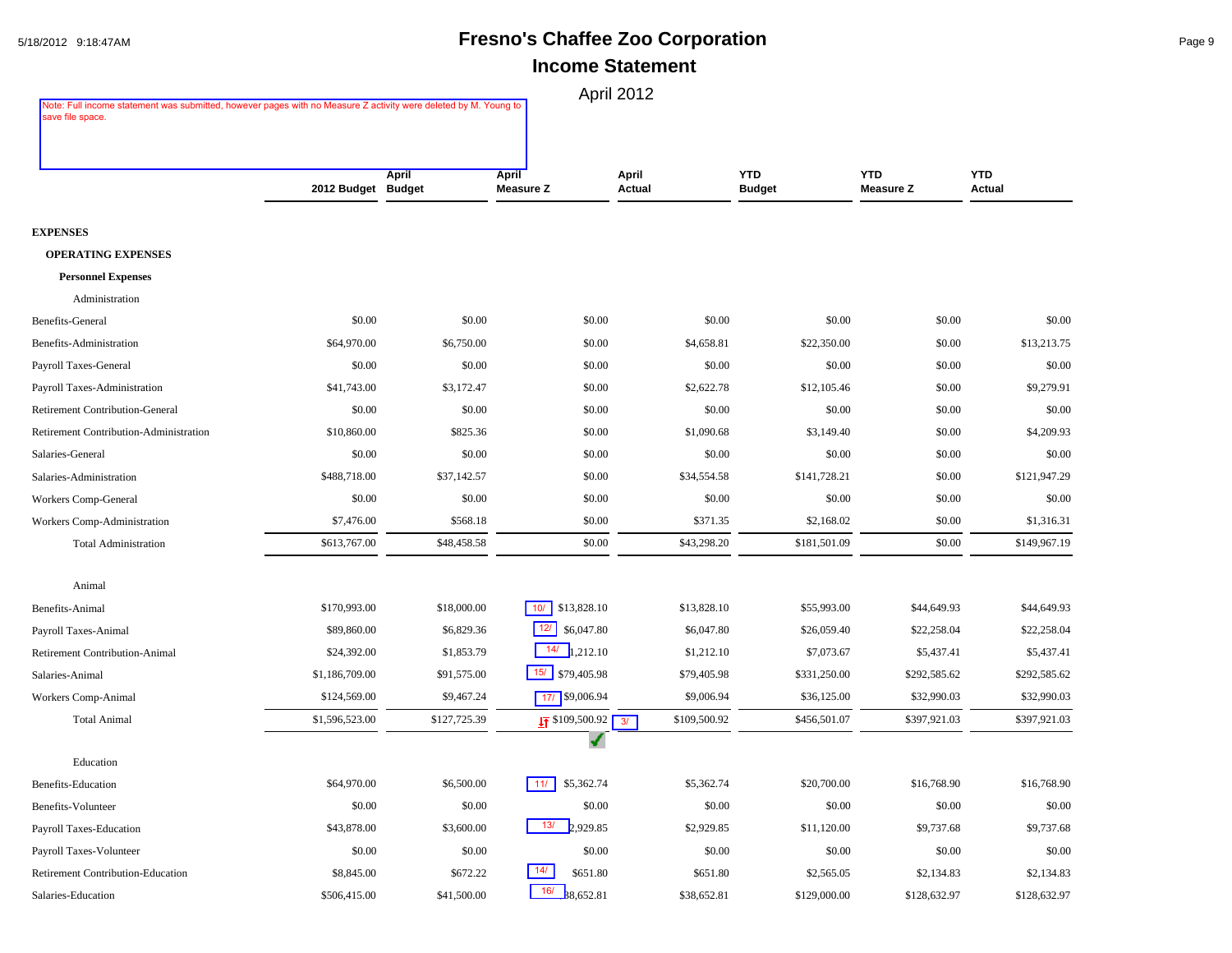# 5/18/2012 9:18:47AM **Fresno's Chaffee Zoo Corporation** Page 10 **Income Statement**

|                                            | 2012 Budget  | April<br><b>Budget</b> | April<br><b>Measure Z</b>      | April<br>Actual | <b>YTD</b><br><b>Budget</b> | <b>YTD</b><br><b>Measure Z</b> | <b>YTD</b><br><b>Actual</b> |
|--------------------------------------------|--------------|------------------------|--------------------------------|-----------------|-----------------------------|--------------------------------|-----------------------------|
| Salaries-Volunteer                         | \$0.00       | \$0.00                 | \$0.00                         | \$0.00          | \$0.00                      | \$0.00                         | \$0.00                      |
| Workers Comp-Education                     | \$66,150.00  | \$5,027.40             | 17/<br>\$4,908.39              | \$4,908.39      | \$19,183.50                 | \$16,375.43                    | \$16,375.43                 |
| Workers Comp-Volunteer                     | \$0.00       | \$0.00                 | \$0.00                         | \$0.00          | \$0.00                      | \$0.00                         | \$0.00                      |
| <b>Total Education</b>                     | \$690,258.00 | \$57,299.62            | $\sqrt{17}$ \$52,505.59 3/     | \$52,505.59     | \$182,568.55                | \$173,649.81                   | \$173,649.81                |
| Maintenance/Horticulture                   |              |                        | ✔                              |                 |                             |                                |                             |
| Benefits-Maintenance                       | \$56,606.00  | \$6,150.00             | 9/<br>\$5,735.68               | \$5,735.68      | \$20,306.00                 | \$16,800.31                    | \$16,800.31                 |
| Benefits-Horticulture                      | \$41,500.00  | \$4,700.00             | $10/$<br>\$3,698.19            | \$3,698.19      | \$15,300.00                 | \$13,359.85                    | \$13,359.85                 |
| Payroll Taxes-Maintenance                  | \$29,337.00  | \$1,500.00             | 12/<br>\$1,458.81              | \$1,458.81      | \$8,024.00                  | \$5,051.64                     | \$5,051.64                  |
| Payroll Taxes-Horticulture                 | \$17,780.00  | \$1,351.28             | 12/<br>\$570.57                | \$570.57        | \$5,156.20                  | \$3,455.47                     | \$3,455.47                  |
| Retirement Contribution-Maintenance        | \$1,943.00   | \$147.67               | 13/<br>\$123.92                | \$123.92        | \$563.46                    | \$469.96                       | \$469.96                    |
| Retirement Contribution-Horticulture       | \$2,054.00   | \$156.10               | \$0.00                         | \$0.00          | \$595.65                    | \$0.00                         | \$0.00                      |
| Salaries-Maintenance                       | \$233,167.00 | \$17,720.69            | $15/$ \$18,909.21              | \$18,909.21     | \$67,618.42                 | \$67,308.84                    | \$67,308.84                 |
| Salaries-Horticulture                      | \$216,978.00 | \$16,490.33            | $15/$ \$7,593.36               | \$7,593.36      | \$62,923.61                 | \$46,056.85                    | \$46,056.85                 |
| Workers Comp-Maintenance                   | \$29,688.00  | \$2,256.29             | $17/$ \$2,064.07               | \$2,064.07      | \$8,609.51                  | \$7,202.03                     | \$7,202.03                  |
| Workers Comp-Horticulture                  | \$20,962.00  | \$1,593.11             | 171<br>\$821.26                | \$821.26        | \$6,078.97                  | \$4,998.77                     | \$4,998.77                  |
| Total Maintenance/Horticulture             | \$650,015.00 | \$52,065.47            | $\frac{17}{11}$ \$40,975.07 3/ | \$40,975.07     | \$195,175.82                | \$164,703.72                   | \$164,703.72                |
| Membership/Development/Marketing           |              |                        | √                              |                 |                             |                                |                             |
| Benefits-Development                       | \$34,000.00  | \$3,500.00             | \$0.00                         | \$3,069.02      | \$12,000.00                 | \$0.00                         | \$10,027.40                 |
| Payroll Taxes-Development                  | \$26,424.00  | \$2,008.22             | \$0.00                         | \$1,617.00      | \$7,662.95                  | \$0.00                         | \$5,655.92                  |
| Payroll Taxes-Special Events               | \$0.00       | \$0.00                 | \$0.00                         | \$0.00          | \$0.00                      | \$0.00                         | \$0.00                      |
| <b>Retirement Contribution-Development</b> | \$4,460.00   | \$338.96               | \$0.00                         | \$473.86        | \$1,293.40                  | \$0.00                         | \$1,553.64                  |
| Salaries-Development                       | \$298,195.00 | \$22,662.82            | \$0.00                         | \$21,357.37     | \$86,476.55                 | \$0.00                         | \$74,766.01                 |
| Salaries-Special Events                    | \$0.00       | \$0.00                 | \$0.00                         | \$0.00          | \$0.00                      | \$0.00                         | \$0.00                      |
| Workers Comp-Development                   | \$13,476.00  | \$1,024.18             | \$0.00                         | \$1,261.15      | \$3,908.02                  | \$0.00                         | \$3,800.92                  |
| Workers Comp-Special Events                | \$0.00       | \$0.00                 | \$0.00                         | \$0.00          | \$0.00                      | \$0.00                         | \$0.00                      |
| Total Membership/Development/Marketing     | \$376,555.00 | \$29,534.18            | \$0.00                         | \$27,778.40     | \$111,340.92                | \$0.00                         | \$95,803.89                 |
| Veterinary                                 |              |                        |                                |                 |                             |                                |                             |
| Benefits-Veterinary                        | \$17,700.00  | \$2,100.00             | \$0.00                         | \$2,597.93      | \$6,500.00                  | \$0.00                         | \$7,934.77                  |
| Payroll Taxes-Veterinary                   | \$13,418.00  | \$1,019.77             | \$0.00                         | \$859.20        | \$3,891.21                  | \$0.00                         | \$3,251.52                  |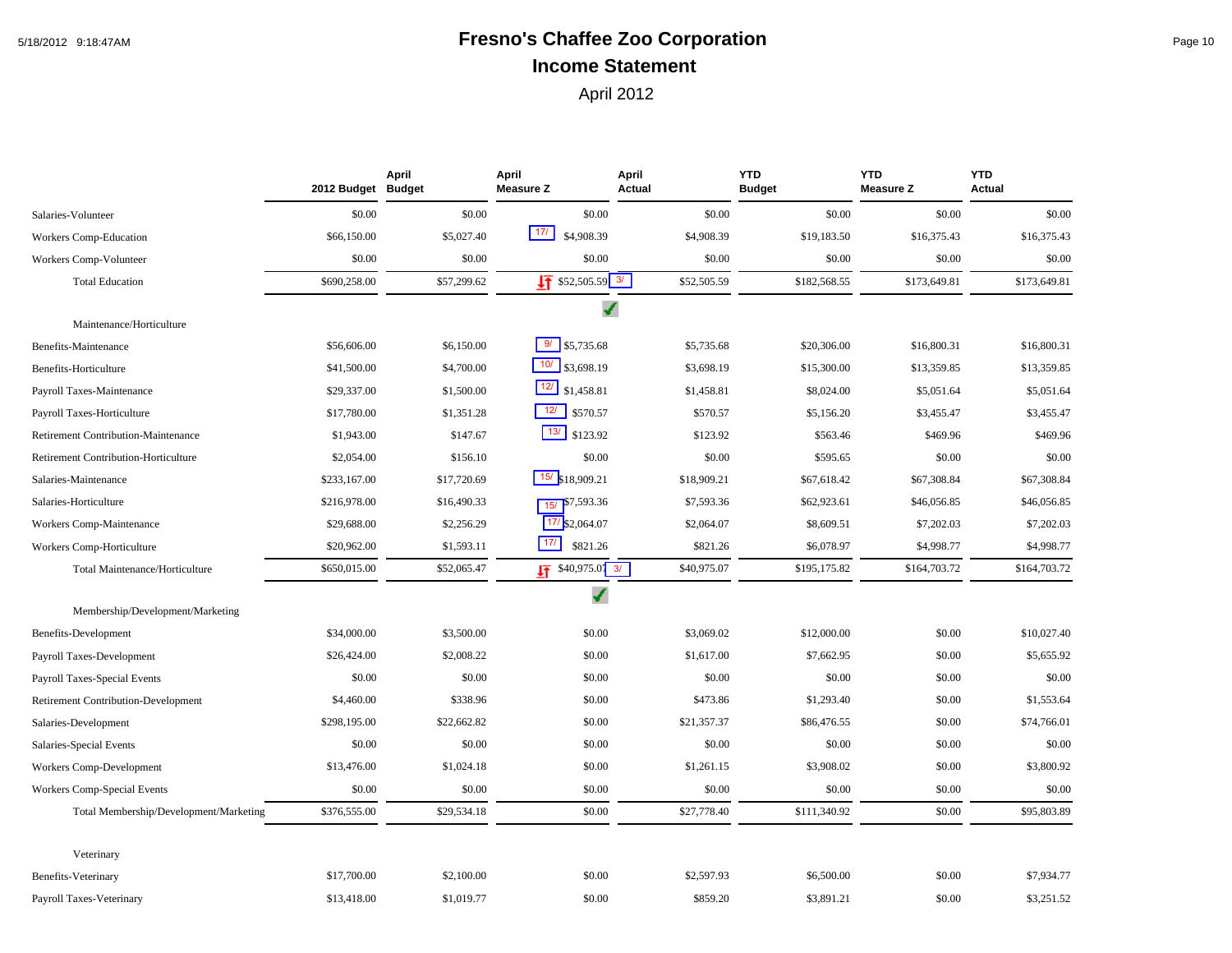# 5/18/2012 9:18:47AM **Fresno's Chaffee Zoo Corporation** Page 11 **Income Statement**

|                                                 | 2012 Budget Budget | April        | April<br><b>Measure Z</b> | April<br>Actual | <b>YTD</b><br><b>Budget</b> | <b>YTD</b><br><b>Measure Z</b> | <b>YTD</b><br>Actual |
|-------------------------------------------------|--------------------|--------------|---------------------------|-----------------|-----------------------------|--------------------------------|----------------------|
| Retirement Contribution-Veterinary              | \$5,554.00         | \$422.10     | \$0.00                    | \$437.10        | \$1,610.65                  | \$0.00                         | \$1,747.39           |
| Salaries-Veterinary                             | \$151,180.00       | \$11,489.68  | \$0.00                    | \$11,231.27     | \$43,842.20                 | \$0.00                         | \$42,503.72          |
| <b>Workers Comp-Veterinary</b>                  | \$18,866.00        | \$1,433.82   | \$0.00                    | \$1,256.25      | \$5,471.12                  | \$0.00                         | \$4,754.78           |
| <b>Total Veterinary</b>                         | \$206,718.00       | \$16,465.37  | \$0.00                    | \$16,381.75     | \$61,315.18                 | \$0.00                         | \$60,192.18          |
| <b>Visitor Services</b>                         |                    |              |                           |                 |                             |                                |                      |
| <b>Benefits-Security</b>                        | \$20,680.00        | \$2,375.00   | \$2,269.01<br>11/         | \$2,269.01      | \$7,550.00                  | \$7,158.42                     | \$7,158.42           |
| <b>Benefits-Visitor Services</b>                | \$16,710.00        | \$1,800.00   | $12$ //<br>\$2,075.88     | \$2,075.88      | \$6,000.00                  | \$6,268.67                     | \$6,268.67           |
| Payroll Taxes-Security                          | \$17,304.00        | \$1,315.10   | 13/<br>\$1,016.07         | \$1,016.07      | \$5,018.15                  | \$3,691.89                     | \$3,691.89           |
| <b>Payroll Taxes-Visitor Services</b>           | \$20,685.00        | \$1,400.00   | 13/<br>\$1,340.75         | \$1,340.75      | \$4,950.00                  | \$3,814.56                     | \$3,814.56           |
| Retirement Contribution-Security                | \$2,345.00         | \$178.22     | \$161.04<br>14/           | \$161.04        | \$680.05                    | \$644.16                       | \$644.16             |
| <b>Retirement Contribution-Visitor Services</b> | \$2,972.00         | \$225.87     | 15/<br>\$279.28           | \$279.28        | \$861.87                    | \$1,094.02                     | \$1,094.02           |
| Salaries-Security                               | \$174,888.00       | \$13,291.49  | $16/$ \$13,392.00         | \$13,392.00     | \$50,717.51                 | \$48,676.59                    | \$48,676.59          |
| Salaries-Visitor Services                       | \$215,307.00       | \$18,000.00  | $16/$ \$17,660.53         | \$17,660.53     | \$53,000.00                 | \$50,375.00                    | \$50,375.00          |
| Workers Comp-Security                           | \$20,213.00        | \$1,536.19   | 18/<br>\$1,464.04         | \$1,464.04      | \$5,861.76                  | \$5,360.03                     | \$5,360.03           |
| <b>Workers Comp-Visitor Services</b>            | \$21,860.00        | \$1,661.36   | 18/<br>\$1,959.93         | \$1,959.93      | \$6,339.40                  | \$5,575.93                     | \$5,575.93           |
| Total                                           | \$512,964.00       | \$41,783.23  | $\sqrt{1}$ \$41,618.53 3/ | \$41,618.53     | \$140,978.74                | \$132,659.27                   | \$132,659.27         |
| <b>Total Personnel Expenses</b>                 | \$4,646,800.00     | \$373,331.84 | ✔<br>\$244,600.11         | \$332,058.46    | \$1,329,381.37              | \$868,933.83                   | \$1,174,897.09       |
| <b>Other Expenses</b>                           |                    |              |                           |                 |                             |                                |                      |
| Advertising                                     |                    |              |                           |                 |                             |                                |                      |
| Advertising                                     | \$0.00             | \$0.00       | \$0.00                    | \$0.00          | \$0.00                      | \$0.00                         | \$0.00               |
| Advertising-Marketing                           | \$288,250.00       | \$24,020.83  | \$0.00                    | \$29,362.10     | \$96,083.32                 | \$0.00                         | \$59,267.48          |
| Advertising-Development                         | \$0.00             | \$0.00       | \$0.00                    | \$0.00          | \$0.00                      | \$0.00                         | \$0.00               |
| <b>Advertising-Special Events</b>               | \$6,500.00         | \$83.33      | \$0.00                    | \$774.25        | \$833.32                    | \$0.00                         | \$774.25             |
| Advertising-Education                           | \$2,000.00         | \$500.00     | \$0.00                    | \$0.00          | \$2,000.00                  | \$0.00                         | \$602.25             |
| <b>Advertising-Visitor Services</b>             | \$0.00             | \$0.00       | \$0.00                    | \$0.00          | \$0.00                      | \$0.00                         | \$0.00               |
| Advertising-Administration                      | \$0.00             | \$0.00       | \$0.00                    | \$0.00          | \$0.00                      | \$0.00                         | \$0.00               |
| Advertising-Information Technology              | \$0.00             | \$0.00       | \$0.00                    | \$0.00          | \$0.00                      | \$0.00                         | \$0.00               |
| <b>Total Advertising</b>                        | \$296,750.00       | \$24,604.16  | \$0.00                    | \$30,136.35     | \$98,916.64                 | \$0.00                         | \$60,643.98          |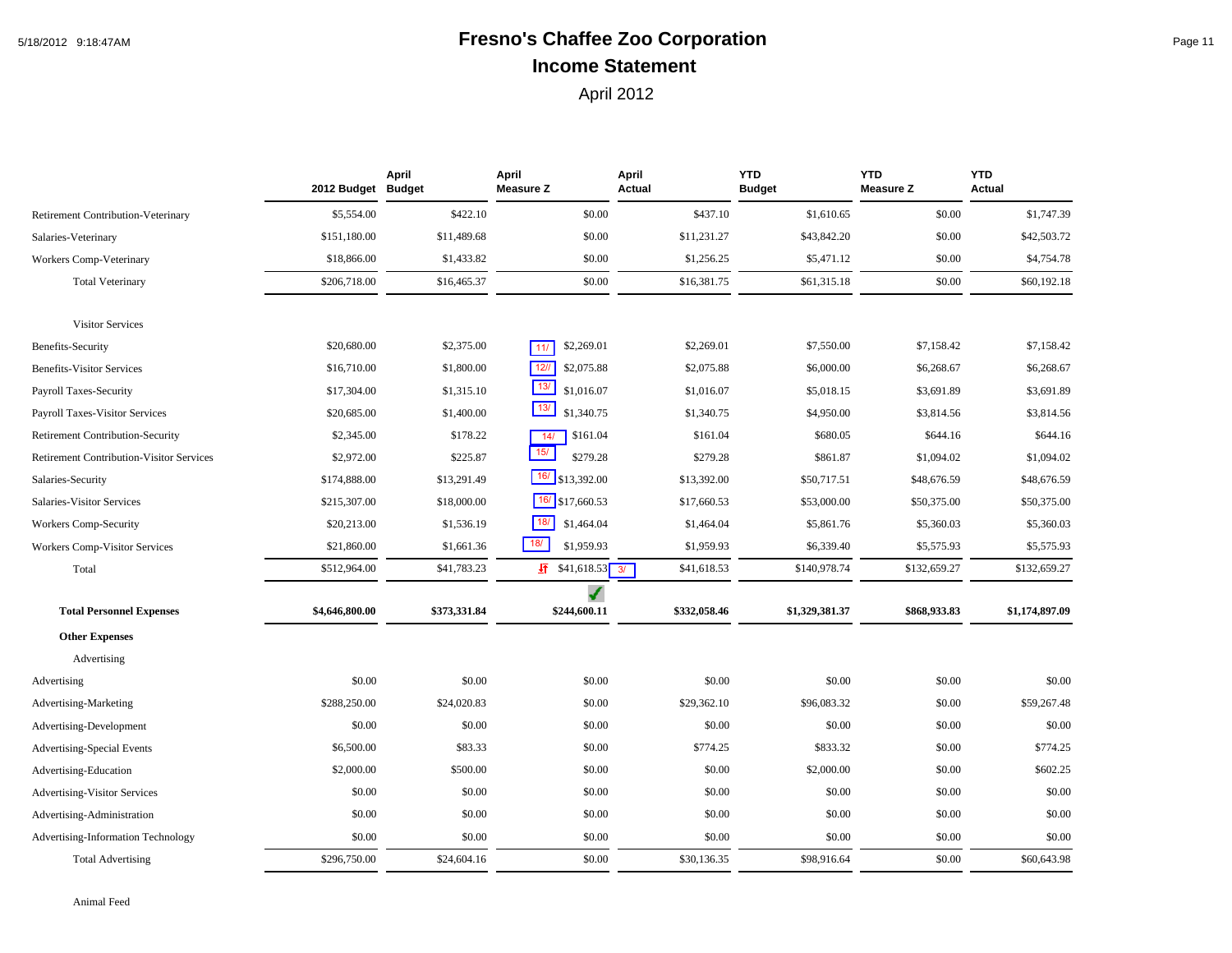# 5/18/2012 9:18:47AM **Fresno's Chaffee Zoo Corporation** Page 31 **Income Statement**

|                                        | 2012 Budget Budget | April           | April<br><b>Measure Z</b> | April<br><b>Actual</b> | <b>YTD</b><br><b>Budget</b> | <b>YTD</b><br><b>Measure Z</b> | <b>YTD</b><br>Actual |
|----------------------------------------|--------------------|-----------------|---------------------------|------------------------|-----------------------------|--------------------------------|----------------------|
| Misc capital expenses                  | \$0.00             | \$0.00          | \$0.00                    | \$0.00                 | \$0.00                      | \$0.00                         | \$0.00               |
| $EIR$ (non $MZ$ )                      | \$0.00             | \$0.00          | \$0.00                    | \$7,398.50             | \$0.00                      | \$0.00                         | \$11,181.24          |
| EIR (non MZ)-Capital Projects          | \$125,000.00       | \$10,416.66     | \$0.00                    | \$0.00                 | \$41,666.64                 | \$0.00                         | \$0.00               |
| Projects-Maintenance                   | \$0.00             | \$0.00          | \$0.00                    | \$0.00                 | \$0.00                      | \$0.00                         | \$0.00               |
| Projects-Horticulture                  | \$0.00             | \$0.00          | \$0.00                    | \$0.00                 | \$0.00                      | \$0.00                         | \$0.00               |
| Projects-Animal                        | \$0.00             | \$0.00          | \$0.00                    | \$0.00                 | \$0.00                      | \$0.00                         | \$0.00               |
| Legal and Audit-Capital                | \$25,000.00        | \$2,083.33      | \$0.00                    | \$0.00                 | \$8,333.32                  | \$0.00                         | \$10,149.50          |
| <b>Total Capital Expenses</b>          | \$150,000.00       | \$12,499.99     | \$0.00                    | \$8,898.50             | \$49,999.96                 | \$0.00                         | \$24,072.94          |
| <b>Total EIR and Capital Expansion</b> | \$150,000.00       | \$12,499.99     | \$0.00                    | \$8,898.50             | \$49,999.96                 | \$0.00                         | \$24,072.94          |
| <b>TOTAL EXPENSES</b>                  | \$7,995,832.00     | \$658,494.21    | $\sqrt{1}$ \$244,660.11   | \$554,396.46           | \$2,414,695.85              | \$869,063.83                   | \$1,960,689.52       |
| <b>BEGINNING FUND BALANCE</b>          | \$14,256,785.11    | \$16,962,502.44 | (\$11,894,205.49)         | \$16,962,502.44        | \$14,256,785.11             | (\$11,269,801.77)              | \$14,256,785.11      |
| <b>NET SURPLUS/(DEFICIT)</b>           | \$485,073.00       | \$303,337.36    | $(\$244,660.11)$          | \$1,024,537.20         | \$84,844.77                 | $(\$869,063.83)$               | \$3,730,254.53       |
| <b>ENDING FUND BALANCE</b>             | \$14,741,858.11    | \$17,265,839.80 | $(\$12,138,865.60)$       | \$17,987,039.64        | \$14,341,629.88             | $(\$12,138,865.60)$            | \$17,987,039.64      |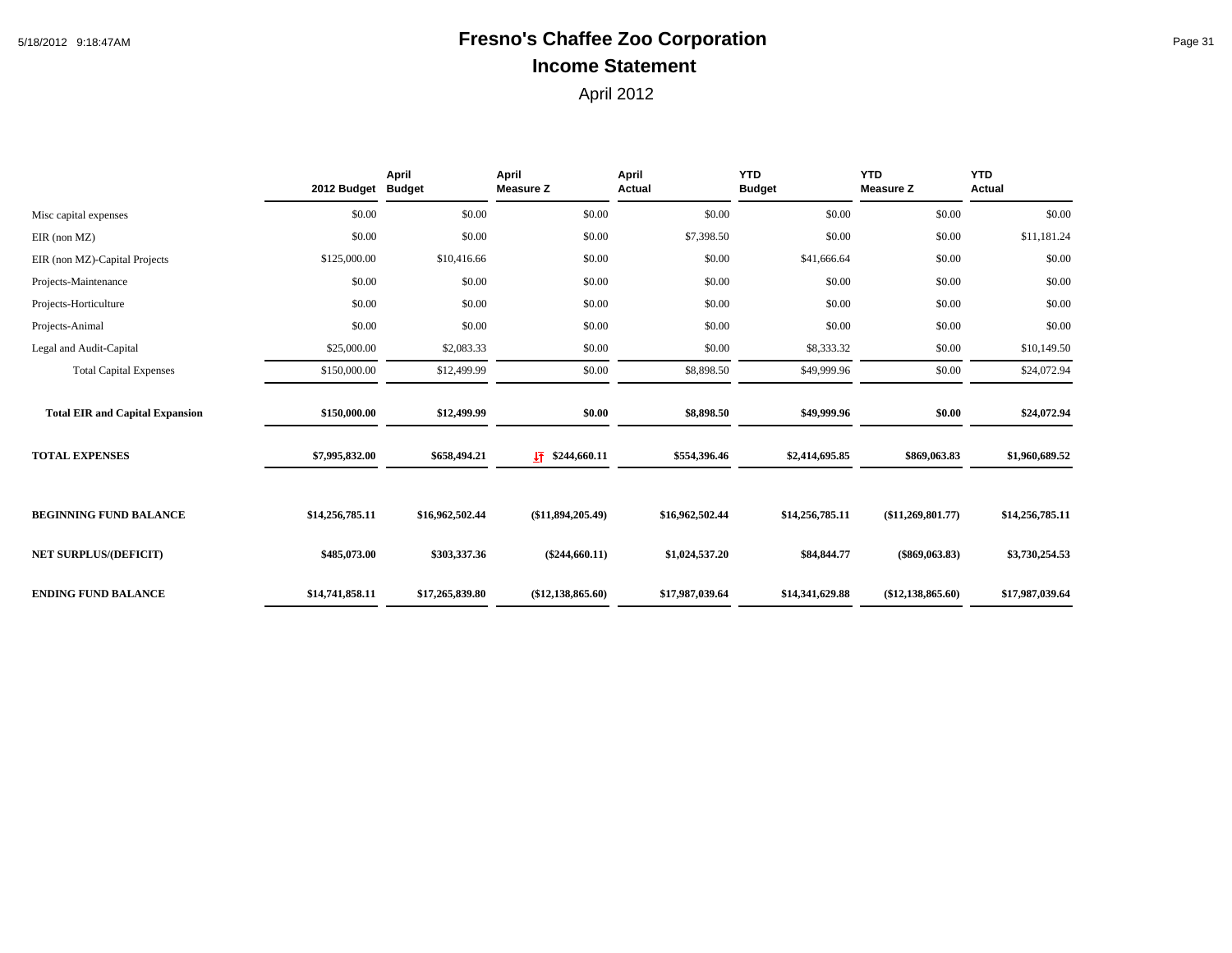# 5/18/2012 9:05:41AM **Fresno's Chaffee Zoo Corporation** Page 1 **General Ledger Report**

| Date      | Trans.                            | Journal                                        | Reference                                      |                                  | <b>Debit Amount</b>   | <b>Credit Amount</b>   | <b>Balance</b> |
|-----------|-----------------------------------|------------------------------------------------|------------------------------------------------|----------------------------------|-----------------------|------------------------|----------------|
| 1-5014-13 |                                   |                                                |                                                |                                  |                       |                        |                |
| Account:  |                                   | 1-5014-13 (Bank Fees-Measure Z-Administration) |                                                |                                  |                       |                        |                |
| 4/1/2012  |                                   |                                                |                                                | <b>Account Beginning Balance</b> |                       |                        | \$70.00        |
| 4/5/2012  | 6979-9                            | Journal Entry                                  | Measure Z Capital Claim 2012-3C Wire Fee       |                                  | \$10.00               |                        |                |
| 4/6/2012  | 6979-31                           | Journal Entry                                  | Measure Z Capital Claim 2011-8C Wire Fee       |                                  | \$10.00               |                        |                |
| 4/10/2012 | 6979-35                           | Journal Entry                                  | Measure Z Operating Claim 2012-2 Wire Fee      |                                  | \$10.00               |                        |                |
| 4/20/2012 | 6979-57                           | Journal Entry                                  | Measure Z Capital Claim 2012-5C Wire Fee       |                                  | \$10.00               |                        |                |
| 4/25/2012 | 6979-75                           | Journal Entry                                  | Measure Z Capital Claim 2012-4C Wire Fee       |                                  | \$10.00               |                        |                |
| 4/27/2012 | 6979-87                           | Journal Entry                                  | Measure Z Operating Claim 2012-3 Wire Fee      |                                  | \$10.00               |                        |                |
|           |                                   |                                                |                                                | <b>Account Subtotals</b>         | \$60.00               | \$0.00                 |                |
|           |                                   |                                                |                                                |                                  |                       |                        |                |
| 4/30/2012 |                                   |                                                |                                                | Account Net Change               |                       |                        | \$60.00        |
| 4/30/2012 |                                   |                                                |                                                | <b>Account Ending Balance</b>    |                       |                        | \$130.00       |
| 1-5080-01 |                                   |                                                |                                                |                                  |                       |                        |                |
| Account:  | 1-5080-01 (Benefits-Maintenance)  |                                                |                                                |                                  |                       |                        |                |
| 4/1/2012  |                                   |                                                |                                                | <b>Account Beginning Balance</b> |                       |                        | \$11,064.63    |
| 4/1/2012  | 6956-6                            | Journal Entry                                  | Principal Financial-Apr Life, LTD, & Dental    |                                  | \$537.21              |                        |                |
| 4/1/2012  | 6957-6                            | Journal Entry                                  | Blue Shield-Apr Health Ins Premium             |                                  | \$3,458.74            |                        |                |
| 4/1/2012  | 6958-6                            | <b>Journal Entry</b>                           | VSP-Apr Vision Premium                         |                                  | \$106.30              |                        |                |
| 4/1/2012  | 7009-6                            | Cash Disbursement                              | <b>HSA Employer Contribution</b>               |                                  | \$2,044.25            |                        |                |
| 4/6/2012  | 7010-18                           | Payroll                                        | <b>Employee Dependent Insurance Payments</b>   |                                  | \$350.00              |                        |                |
| 4/6/2012  | 7010-24                           | Payroll                                        | Voluntary Life Insurance Payments              |                                  |                       | \$16.06                |                |
| 4/6/2012  | 7010-30                           | Payroll                                        | <b>Voluntary Disability Insurance Payments</b> |                                  |                       | \$62.12                |                |
| 4/19/2012 | 7031-4                            | Cash Receipts                                  | D Tankersley Ins Pmt                           |                                  |                       | \$722.14               |                |
| 4/20/2012 | 7028-18                           | Payroll                                        | <b>Employee Dependent Insurance Payments</b>   |                                  |                       | \$190.00               |                |
| 4/20/2012 | 7028-24                           | Payroll                                        | Voluntary Life Insurance Payments              |                                  |                       | \$16.06                |                |
| 4/20/2012 | 7028-30                           | Payroll                                        | <b>Voluntary Disability Insurance Payments</b> |                                  |                       | \$2.92                 |                |
| 4/25/2012 | 7071-620                          | <b>Accounts Payable</b>                        | Unum Life Insurance-03/01/12 - 03/31/12        |                                  | \$124.24              |                        |                |
| 4/25/2012 | 7071-627                          | <b>Accounts Payable</b>                        | Unum Life Insurance-04/01/12 - 04/30/12        |                                  | \$124.24              |                        |                |
|           |                                   |                                                |                                                | <b>Account Subtotals</b>         | $\sqrt{1}$ \$6,744.98 | $\sqrt{11}$ \$1,009.30 |                |
| 4/30/2012 |                                   |                                                |                                                | <b>Account Net Change</b>        |                       |                        | \$5,735.68     |
| 4/30/2012 |                                   |                                                |                                                | <b>Account Ending Balance</b>    |                       |                        | \$16,800.31    |
| 1-5080-02 |                                   |                                                |                                                |                                  |                       |                        |                |
| Account:  | 1-5080-02 (Benefits-Horticulture) |                                                |                                                |                                  |                       |                        |                |
|           |                                   |                                                |                                                |                                  |                       |                        |                |
| 4/1/2012  |                                   |                                                |                                                | <b>Account Beginning Balance</b> |                       |                        | \$9,661.66     |
| 4/1/2012  | 6956-7                            | Journal Entry                                  | Principal Financial-Apr Life, LTD, & Dental    |                                  | \$381.49              |                        |                |
| 4/1/2012  | 6957-7                            | <b>Journal Entry</b>                           | Blue Shield-Apr Health Ins Premium             |                                  | \$2,175.66            |                        |                |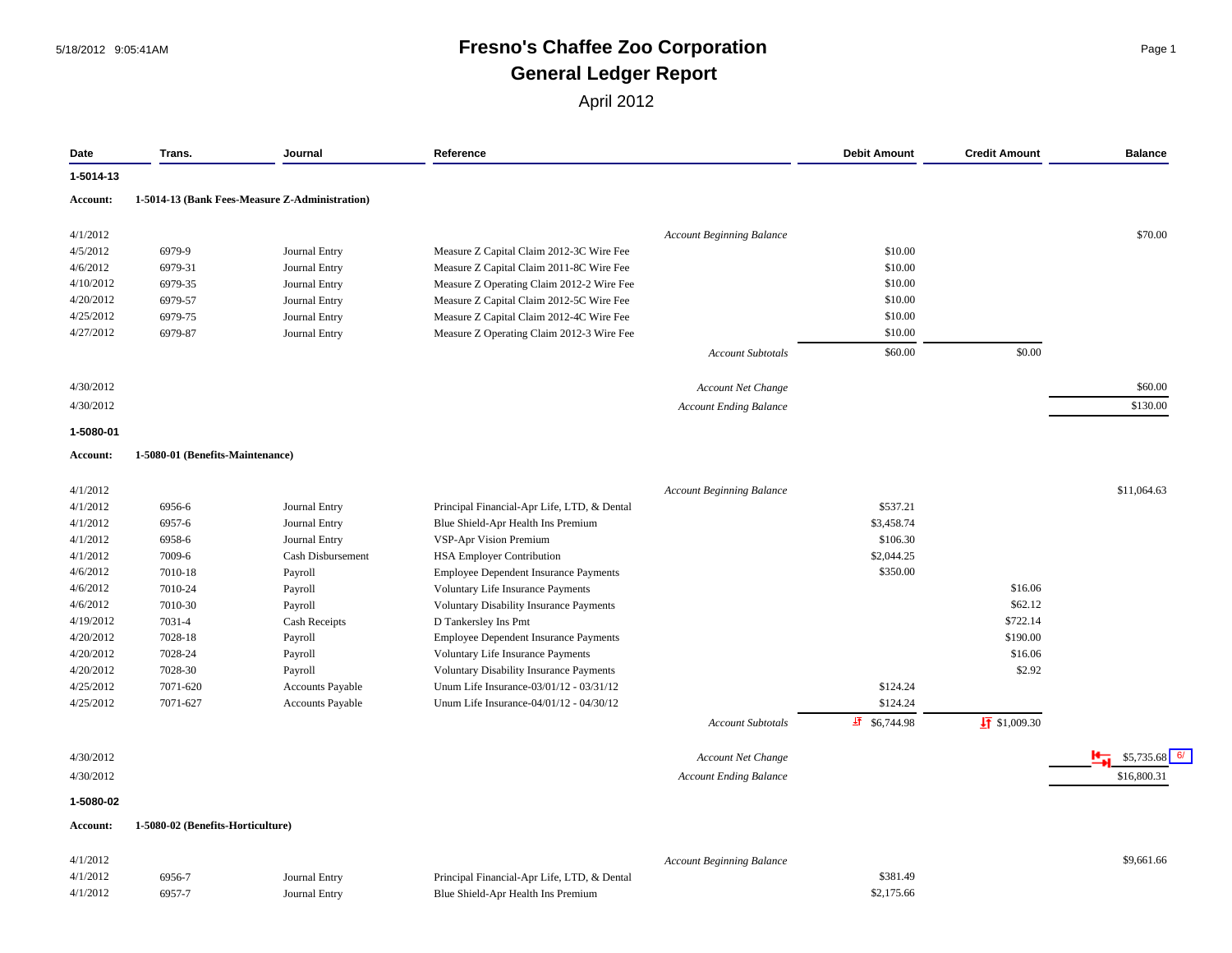# 5/18/2012 9:05:41AM **Fresno's Chaffee Zoo Corporation** Page 2 **General Ledger Report**

| Date                         | Trans.                            | Journal                            | Reference                                                                         |                                  | <b>Debit Amount</b>     | <b>Credit Amount</b>     | <b>Balance</b>           |
|------------------------------|-----------------------------------|------------------------------------|-----------------------------------------------------------------------------------|----------------------------------|-------------------------|--------------------------|--------------------------|
| Account:                     | 1-5080-02 (Benefits-Horticulture) |                                    |                                                                                   |                                  |                         |                          |                          |
| 4/1/2012                     | 6958-7                            | Journal Entry                      | VSP-Apr Vision Premium                                                            |                                  | \$45.85                 |                          |                          |
| 4/1/2012                     | 7009-7                            | Cash Disbursement                  | <b>HSA Employer Contribution</b>                                                  |                                  | \$1,026.55              |                          |                          |
| 4/6/2012                     | 7010-21                           | Payroll                            | <b>Employee Dependent Insurance Payments</b>                                      |                                  |                         | \$67.50                  |                          |
| 4/6/2012                     | 7010-34                           | Payroll                            | Voluntary Disability Insurance Payments                                           |                                  |                         | \$66.54                  |                          |
| 4/20/2012                    | 7028-21                           | Payroll                            | <b>Employee Dependent Insurance Payments</b>                                      |                                  |                         | \$67.50                  |                          |
| 4/20/2012                    | 7028-34                           | Payroll                            | <b>Voluntary Disability Insurance Payments</b>                                    |                                  |                         | \$66.54                  |                          |
| 4/25/2012                    | 7071-621                          | <b>Accounts Payable</b>            | Unum Life Insurance-03/01/12 - 03/31/12                                           |                                  | \$168.36                |                          |                          |
| 4/25/2012                    | 7071-628                          | <b>Accounts Payable</b>            | Unum Life Insurance-04/01/12 - 04/30/12                                           |                                  | \$168.36                |                          |                          |
|                              |                                   |                                    |                                                                                   | <b>Account Subtotals</b>         | 圷<br>\$3,966.27         | $\sqrt{11}$ 3268.08      |                          |
| 4/30/2012                    |                                   |                                    |                                                                                   | <b>Account Net Change</b>        |                         |                          | $\frac{1}{2}$ \$3,698.19 |
| 4/30/2012                    |                                   |                                    |                                                                                   | <b>Account Ending Balance</b>    |                         |                          | \$13,359.85              |
| 1-5080-03                    |                                   |                                    |                                                                                   |                                  |                         |                          |                          |
| Account:                     | 1-5080-03 (Benefits-Animal)       |                                    |                                                                                   |                                  |                         |                          |                          |
|                              |                                   |                                    |                                                                                   |                                  |                         |                          |                          |
| 4/1/2012                     |                                   |                                    |                                                                                   | <b>Account Beginning Balance</b> |                         |                          | \$30,821.83              |
| 4/1/2012                     | 6956-1                            | Journal Entry                      | Principal Financial-Apr Life, LTD, & Dental                                       |                                  | \$1,978.83              |                          |                          |
| 4/1/2012<br>4/1/2012         | 6957-1                            | Journal Entry                      | Blue Shield-Apr Health Ins Premium                                                |                                  | \$6,750.11<br>\$237.40  |                          |                          |
| 4/1/2012                     | 6958-1<br>7009-1                  | Journal Entry<br>Cash Disbursement | VSP-Apr Vision Premium<br><b>HSA Employer Contribution</b>                        |                                  | \$5,766.48              |                          |                          |
| 4/6/2012                     | 7010-17                           |                                    |                                                                                   |                                  |                         | \$174.93                 |                          |
| 4/6/2012                     | 7010-23                           | Payroll                            | <b>Employee Dependent Insurance Payments</b><br>Voluntary Life Insurance Payments |                                  |                         | \$92.13                  |                          |
| 4/6/2012                     | 7010-29                           | Payroll<br>Payroll                 | <b>Voluntary Disability Insurance Payments</b>                                    |                                  |                         | \$207.14                 |                          |
| 4/20/2012                    | 7028-17                           | Payroll                            | <b>Employee Dependent Insurance Payments</b>                                      |                                  |                         | \$174.92                 |                          |
| 4/20/2012                    | 7028-23                           | Payroll                            | Voluntary Life Insurance Payments                                                 |                                  |                         | \$92.13                  |                          |
| 4/20/2012                    | 7028-29                           | Payroll                            | <b>Voluntary Disability Insurance Payments</b>                                    |                                  |                         | \$207.14                 |                          |
| 4/25/2012                    | 7071-615                          | Accounts Payable                   | Unum Life Insurance-03/01/12 - 03/31/12                                           |                                  | \$491.32                |                          |                          |
| 4/25/2012                    | 7071-623                          | Accounts Payable                   | Unum Life Insurance-04/01/12 - 04/30/12                                           |                                  | \$491.32                |                          |                          |
| 4/26/2012                    | 7051-4                            | <b>Cash Receipts</b>               | A Snider Ins Pmt                                                                  |                                  |                         | \$278.93                 |                          |
| 4/26/2012                    | $7051 - 6$                        | Cash Receipts                      | K Perry Ins Pmt                                                                   |                                  |                         | \$660.04                 |                          |
|                              |                                   |                                    |                                                                                   | Account Subtotals                | $\sqrt{11}$ \$15,715.46 | $\frac{1}{2}$ \$1,887.36 |                          |
| 4/30/2012                    |                                   |                                    |                                                                                   | <b>Account Net Change</b>        |                         |                          | 門<br>5/<br>\$13,828.10   |
| 4/30/2012                    |                                   |                                    |                                                                                   | <b>Account Ending Balance</b>    |                         |                          | \$44,649.93              |
|                              |                                   |                                    |                                                                                   |                                  |                         |                          |                          |
| 1-5080-08<br><b>Account:</b> | 1-5080-08 (Benefits-Education)    |                                    |                                                                                   |                                  |                         |                          |                          |
|                              |                                   |                                    |                                                                                   |                                  |                         |                          |                          |
| 4/1/2012                     |                                   |                                    |                                                                                   | <b>Account Beginning Balance</b> |                         |                          | \$11,406.16              |
| 4/1/2012                     | 6956-3                            | Journal Entry                      | Principal Financial-Apr Life, LTD, & Dental                                       |                                  | \$534.79                |                          |                          |
| 4/1/2012                     | 6957-3                            | Journal Entry                      | Blue Shield-Apr Health Ins Premium                                                |                                  | \$2,761.41              |                          |                          |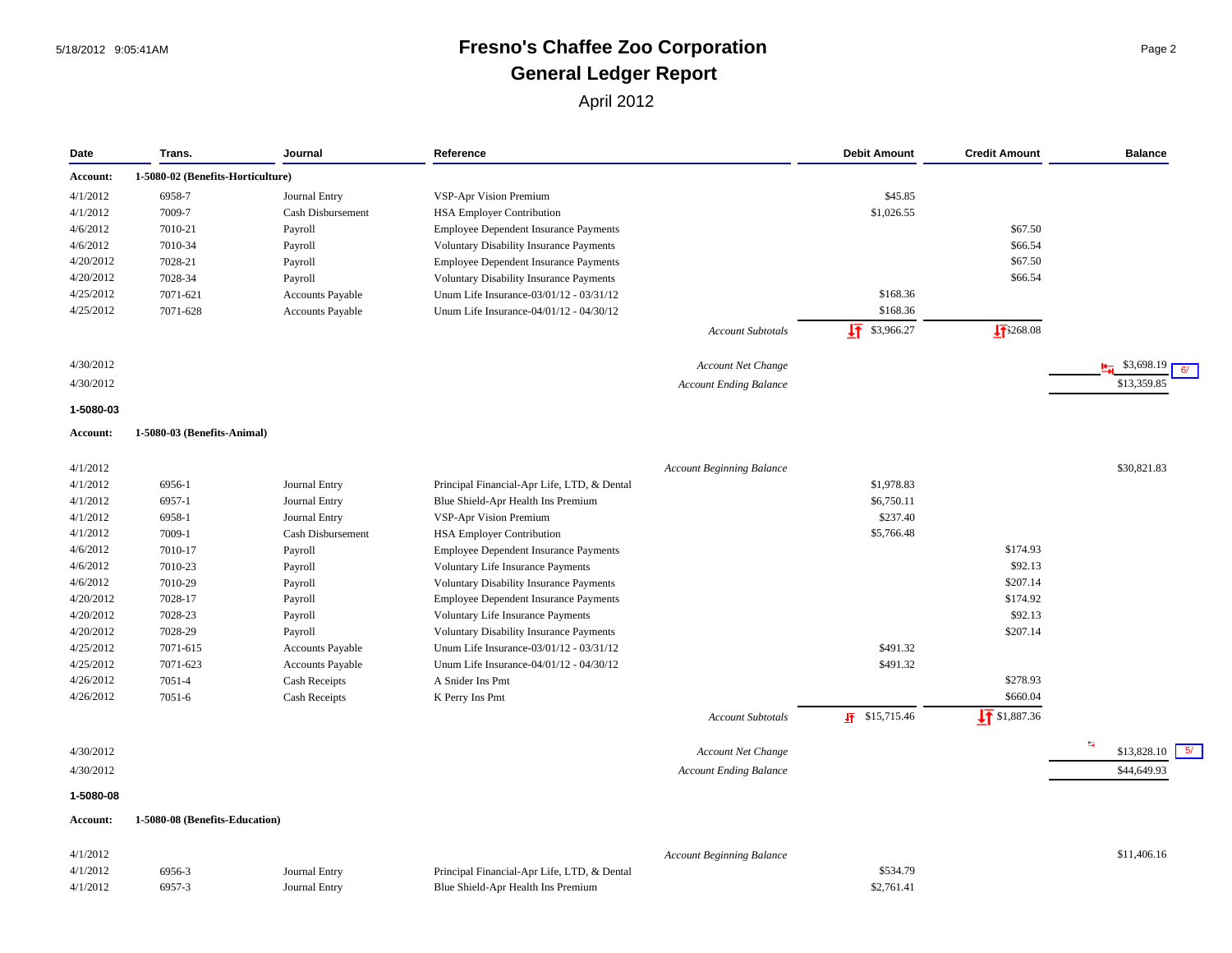#### 5/18/2012 9:05:41AM **Fresno's Chaffee Zoo Corporation** Page 3 **General Ledger Report**

| Date      | Trans.                                | Journal                  | Reference                                      |                                  | <b>Debit Amount</b> | <b>Credit Amount</b>     | <b>Balance</b>          |
|-----------|---------------------------------------|--------------------------|------------------------------------------------|----------------------------------|---------------------|--------------------------|-------------------------|
| Account:  | 1-5080-08 (Benefits-Education)        |                          |                                                |                                  |                     |                          |                         |
| 4/1/2012  | 6958-3                                | Journal Entry            | VSP-Apr Vision Premium                         |                                  | \$87.96             |                          |                         |
| 4/1/2012  | 7009-2                                | <b>Cash Disbursement</b> | <b>HSA Employer Contribution</b>               |                                  | \$2,044.25          |                          |                         |
| 4/6/2012  | 7010-16                               | Payroll                  | <b>Employee Dependent Insurance Payments</b>   |                                  |                     | \$177.50                 |                         |
| 4/6/2012  | 7010-22                               | Payroll                  | Voluntary Life Insurance Payments              |                                  |                     | \$12.70                  |                         |
| 4/6/2012  | 7010-28                               | Payroll                  | Voluntary Disability Insurance Payments        |                                  |                     | \$100.44                 |                         |
| 4/6/2012  | 7010-33                               | Payroll                  | <b>Voluntary Disability Insurance Payments</b> |                                  |                     | \$56.92                  |                         |
| 4/20/2012 | 7028-16                               | Payroll                  | Employee Dependent Insurance Payments          |                                  |                     | \$177.50                 |                         |
| 4/20/2012 | 7028-22                               | Payroll                  | Voluntary Life Insurance Payments              |                                  |                     | \$12.69                  |                         |
| 4/20/2012 | 7028-28                               | Payroll                  | <b>Voluntary Disability Insurance Payments</b> |                                  |                     | \$100.44                 |                         |
| 4/20/2012 | 7028-33                               | Payroll                  | <b>Voluntary Disability Insurance Payments</b> |                                  |                     | \$56.92                  |                         |
| 4/25/2012 | 7071-618                              | Accounts Payable         | Unum Life Insurance-03/01/12 - 03/31/12        |                                  | \$314.72            |                          |                         |
| 4/25/2012 | 7071-626                              | Accounts Payable         | Unum Life Insurance-04/01/12 - 04/30/12        |                                  | \$314.72            |                          |                         |
|           |                                       |                          |                                                | Account Subtotals                | 圷<br>\$6,057.85     | $\sqrt{11}$ \$695.11     |                         |
|           |                                       |                          |                                                |                                  |                     |                          |                         |
| 4/30/2012 |                                       |                          |                                                | Account Net Change               |                     |                          | 로<br>$$5,362.74$ 5/     |
| 4/30/2012 |                                       |                          |                                                | <b>Account Ending Balance</b>    |                     |                          | \$16,768.90             |
| 1-5080-11 |                                       |                          |                                                |                                  |                     |                          |                         |
| Account:  | 1-5080-11 (Benefits-Security)         |                          |                                                |                                  |                     |                          |                         |
| 4/1/2012  |                                       |                          |                                                | <b>Account Beginning Balance</b> |                     |                          | \$4,889.41              |
| 4/1/2012  | 6956-9                                | Journal Entry            | Principal Financial-Apr Life, LTD, & Dental    |                                  | \$284.76            |                          |                         |
| 4/1/2012  | 6957-9                                | Journal Entry            | Blue Shield-Apr Health Ins Premium             |                                  | \$1,032.04          |                          |                         |
| 4/1/2012  | 6958-9                                | Journal Entry            | VSP-Apr Vision Premium                         |                                  | \$35.66             |                          |                         |
| 4/1/2012  | 7009-8                                | Cash Disbursement        | <b>HSA Employer Contribution</b>               |                                  | \$1,026.55          |                          |                         |
| 4/6/2012  | 7010-20                               | Payroll                  | Employee Dependent Insurance Payments          |                                  |                     | \$55.00                  |                         |
| 4/20/2012 | 7028-20                               | Payroll                  | <b>Employee Dependent Insurance Payments</b>   |                                  |                     | \$55.00                  |                         |
|           |                                       |                          |                                                | <b>Account Subtotals</b>         | Ħ<br>\$2,379.01     | $\frac{15}{11}$ \$110.00 |                         |
| 4/30/2012 |                                       |                          |                                                | Account Net Change               |                     |                          | $\frac{H}{H}$ \$2,269.0 |
| 4/30/2012 |                                       |                          |                                                | <b>Account Ending Balance</b>    |                     |                          | \$7,158.42              |
|           |                                       |                          |                                                |                                  |                     |                          |                         |
| 1-5080-12 |                                       |                          |                                                |                                  |                     |                          |                         |
| Account:  | 1-5080-12 (Benefits-Visitor Services) |                          |                                                |                                  |                     |                          |                         |
| 4/1/2012  |                                       |                          |                                                | <b>Account Beginning Balance</b> |                     |                          | \$4,192.79              |
| 4/1/2012  | 6956-2                                | Journal Entry            | Principal Financial-Apr Life, LTD, & Dental    |                                  | \$223.25            |                          |                         |
| 4/1/2012  | 6957-2                                | Journal Entry            | Blue Shield-Apr Health Ins Premium             |                                  | \$1,087.83          |                          |                         |
| 4/1/2012  | 6958-2                                | Journal Entry            | VSP-Apr Vision Premium                         |                                  | \$36.34             |                          |                         |
| 4/1/2012  | 7009-4                                | Cash Disbursement        | <b>HSA Employer Contribution</b>               |                                  | \$767.70            |                          |                         |

4/6/2012 7010-15 Payroll Employee Dependent Insurance Payments \$67.50 4/6/2012 7010-27 Payroll Voluntary Disability Insurance Payments \$47.88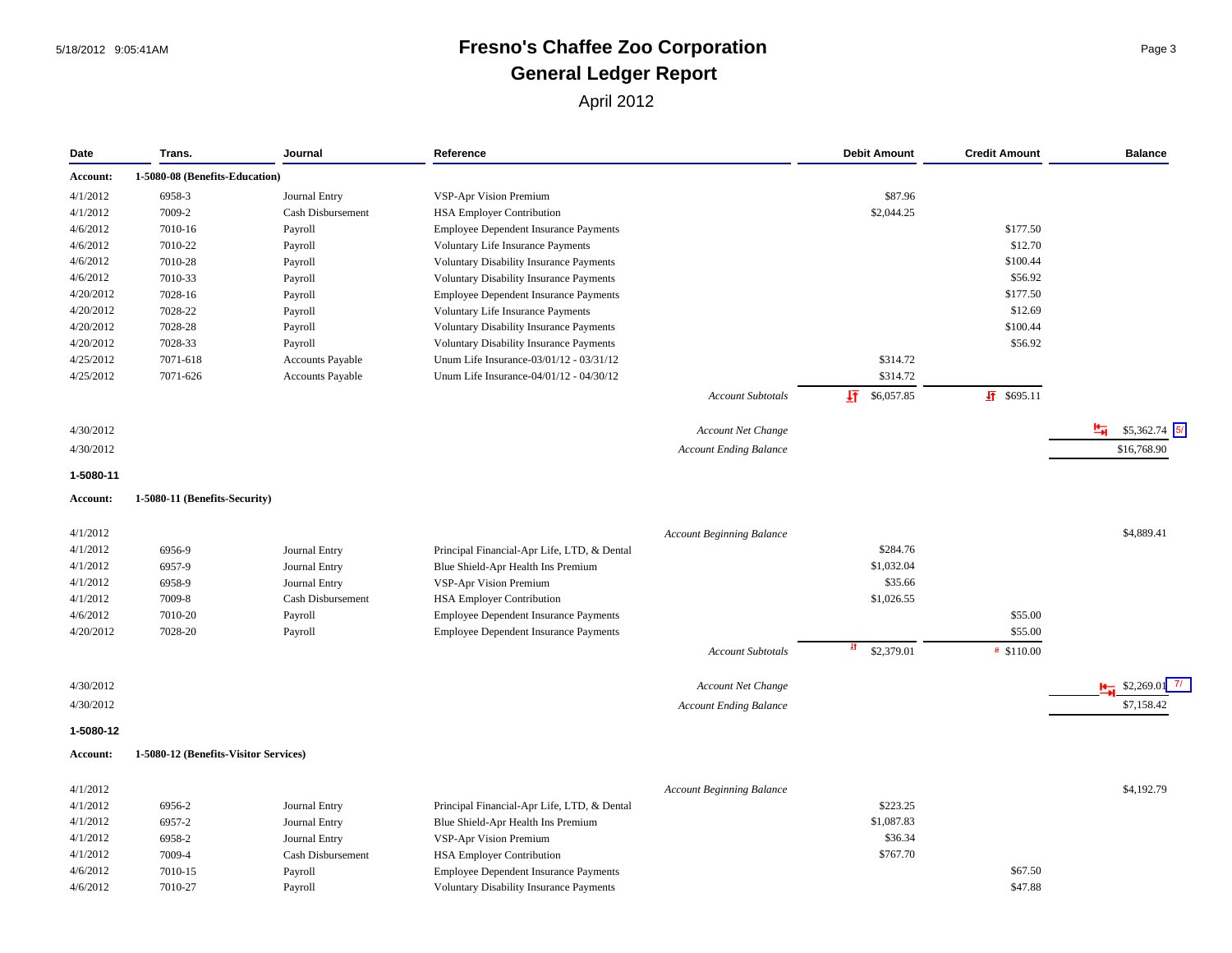#### 5/18/2012 9:05:41AM **Fresno's Chaffee Zoo Corporation** Page 4 **General Ledger Report**

| Date      | Trans.                                 | Journal          | Reference                               | <b>Debit Amount</b>        | <b>Credit Amount</b> | <b>Balance</b>                        |
|-----------|----------------------------------------|------------------|-----------------------------------------|----------------------------|----------------------|---------------------------------------|
| Account:  | 1-5080-12 (Benefits-Visitor Services)  |                  |                                         |                            |                      |                                       |
| 4/20/2012 | 7028-15                                | Payroll          | Employee Dependent Insurance Payments   |                            | \$67.50              |                                       |
| 4/20/2012 | 7028-27                                | Payroll          | Voluntary Disability Insurance Payments |                            | \$47.88              |                                       |
| 4/25/2012 | 7071-617                               | Accounts Payable | Unum Life Insurance-03/01/12 - 03/31/12 | \$95.76                    |                      |                                       |
| 4/25/2012 | 7071-625                               | Accounts Payable | Unum Life Insurance-04/01/12 - 04/30/12 | \$95.76                    |                      |                                       |
|           |                                        |                  | <b>Account Subtotals</b>                | $\frac{1}{2}$ \$2,306.64   | $\sqrt{11}$ \$230.76 |                                       |
| 4/30/2012 |                                        |                  | Account Net Change                      |                            |                      | $$2,075.88$ 7/<br>$H_{\overline{13}}$ |
| 4/30/2012 |                                        |                  | <b>Account Ending Balance</b>           |                            |                      | \$6,268.67                            |
| 1-5131-01 |                                        |                  |                                         |                            |                      |                                       |
| Account:  | 1-5131-01 (Payroll Taxes-Maintenance)  |                  |                                         |                            |                      |                                       |
|           |                                        |                  |                                         |                            |                      |                                       |
| 4/1/2012  |                                        |                  | <b>Account Beginning Balance</b>        |                            |                      | \$3,592.83                            |
| 4/6/2012  | 7010-86                                | Payroll          | Payroll Taxes                           | \$732.21                   |                      |                                       |
| 4/20/2012 | 7028-90                                | Payroll          | Payroll Taxes                           | \$726.60                   |                      |                                       |
|           |                                        |                  | Account Subtotals                       | $\overline{45}$ \$1,458.81 | \$0.00               |                                       |
| 4/30/2012 |                                        |                  | Account Net Change                      |                            |                      | 6/<br>$\frac{H}{H}$ \$1,458.8         |
| 4/30/2012 |                                        |                  | <b>Account Ending Balance</b>           |                            |                      | \$5,051.64                            |
| 1-5131-02 |                                        |                  |                                         |                            |                      |                                       |
| Account:  | 1-5131-02 (Payroll Taxes-Horticulture) |                  |                                         |                            |                      |                                       |
| 4/1/2012  |                                        |                  | <b>Account Beginning Balance</b>        |                            |                      | \$2,884.90                            |
| 4/6/2012  | 7010-91                                | Payroll          | Payroll Taxes                           | \$284.66                   |                      |                                       |
| 4/20/2012 | 7028-95                                | Payroll          | Payroll Taxes                           | \$285.91                   |                      |                                       |
|           |                                        |                  | <b>Account Subtotals</b>                | $\frac{1}{21}$ \$570.57    | \$0.00               |                                       |
| 4/30/2012 |                                        |                  | Account Net Change                      |                            |                      | $\frac{H}{H}$ \$570.57<br>6/          |
|           |                                        |                  |                                         |                            |                      |                                       |
| 4/30/2012 |                                        |                  | <b>Account Ending Balance</b>           |                            |                      | \$3,455.47                            |
| 1-5131-03 | 1-5131-03 (Payroll Taxes-Animal)       |                  |                                         |                            |                      |                                       |
| Account:  |                                        |                  |                                         |                            |                      |                                       |
| 4/1/2012  |                                        |                  | <b>Account Beginning Balance</b>        |                            |                      | \$16,210.24                           |
| 4/6/2012  | 7010-84                                | Payroll          | Payroll Taxes                           | \$2,901.17                 |                      |                                       |
| 4/20/2012 | 7028-88                                | Payroll          | Payroll Taxes                           | \$3,146.63                 |                      |                                       |
|           |                                        |                  | <b>Account Subtotals</b>                | $\frac{1}{2}$ \$6,047.80   | \$0.00               |                                       |
| 4/30/2012 |                                        |                  | Account Net Change                      |                            |                      | \$6,047.80                            |
| 4/30/2012 |                                        |                  | <b>Account Ending Balance</b>           |                            |                      | \$22,258.04                           |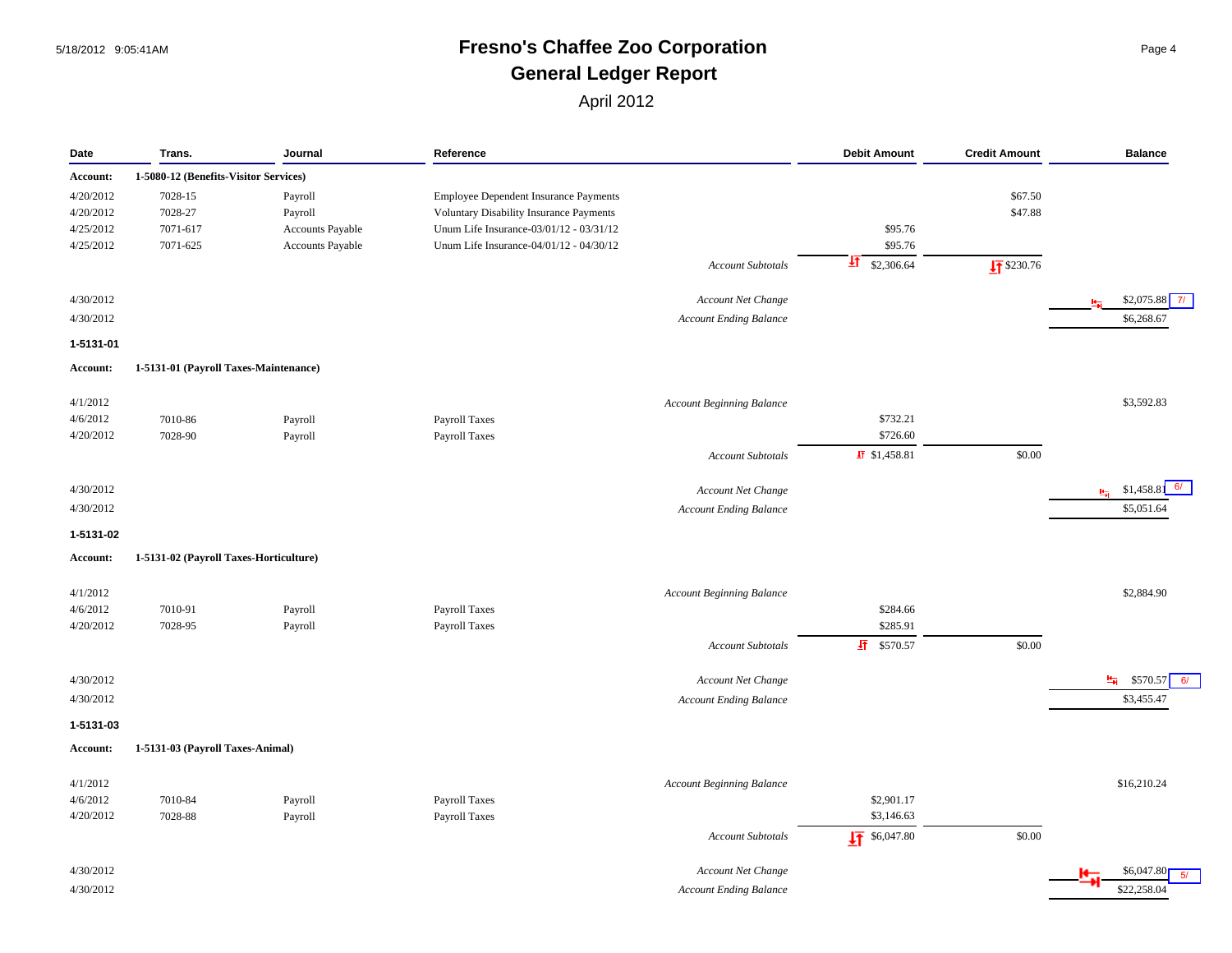## 5/18/2012 9:05:41AM **Fresno's Chaffee Zoo Corporation** Page 5 **General Ledger Report**

| Date                 | Trans.                                     | Journal                                         | Reference                  |                                  | <b>Debit Amount</b>      | <b>Credit Amount</b> | <b>Balance</b>                         |
|----------------------|--------------------------------------------|-------------------------------------------------|----------------------------|----------------------------------|--------------------------|----------------------|----------------------------------------|
| 1-5131-08            |                                            |                                                 |                            |                                  |                          |                      |                                        |
| Account:             | 1-5131-08 (Payroll Taxes-Education)        |                                                 |                            |                                  |                          |                      |                                        |
|                      |                                            |                                                 |                            |                                  |                          |                      |                                        |
| 4/1/2012             |                                            |                                                 |                            | <b>Account Beginning Balance</b> |                          |                      | \$6,807.83                             |
| 4/6/2012<br>4/6/2012 | 7010-83                                    | Payroll                                         | Payroll Taxes              |                                  | \$1,009.43<br>\$256.03   |                      |                                        |
|                      | 7010-90                                    | Payroll                                         | Payroll Taxes              |                                  |                          |                      |                                        |
| 4/20/2012            | 7028-87<br>7028-94                         | Payroll                                         | Payroll Taxes              |                                  | \$1,297.63               |                      |                                        |
| 4/20/2012            |                                            | Payroll                                         | Payroll Taxes              |                                  | \$366.76                 |                      |                                        |
|                      |                                            |                                                 |                            | <b>Account Subtotals</b>         | $\frac{1}{2}$ \$2,929.85 | \$0.00               |                                        |
| 4/30/2012            |                                            |                                                 |                            | Account Net Change               |                          |                      | H.<br>$$2,929.85$ 5/                   |
| 4/30/2012            |                                            |                                                 |                            | <b>Account Ending Balance</b>    |                          |                      | \$9,737.68                             |
| 1-5131-11            |                                            |                                                 |                            |                                  |                          |                      |                                        |
| Account:             | 1-5131-11 (Payroll Taxes-Security)         |                                                 |                            |                                  |                          |                      |                                        |
| 4/1/2012             |                                            |                                                 |                            | <b>Account Beginning Balance</b> |                          |                      | \$2,675.82                             |
| 4/6/2012             | 7010-89                                    | Payroll                                         | Payroll Taxes              |                                  | \$501.99                 |                      |                                        |
| 4/20/2012            | 7028-93                                    | Payroll                                         | Payroll Taxes              |                                  | \$514.08                 |                      |                                        |
|                      |                                            |                                                 |                            | <b>Account Subtotals</b>         | $\frac{1}{2}$ \$1,016.07 | \$0.00               |                                        |
| 4/30/2012            |                                            |                                                 |                            | Account Net Change               |                          |                      | $$1,016.07$ <sup>7/</sup><br><b>Ha</b> |
| 4/30/2012            |                                            |                                                 |                            | <b>Account Ending Balance</b>    |                          |                      | \$3,691.89                             |
| 1-5131-12            |                                            |                                                 |                            |                                  |                          |                      |                                        |
| Account:             | 1-5131-12 (Payroll Taxes-Visitor Services) |                                                 |                            |                                  |                          |                      |                                        |
|                      |                                            |                                                 |                            |                                  |                          |                      |                                        |
| 4/1/2012             |                                            |                                                 |                            | Account Beginning Balance        |                          |                      | \$2,473.81                             |
| 4/6/2012             | 7010-82                                    | Payroll                                         | Payroll Taxes              |                                  | \$532.28                 |                      |                                        |
| 4/20/2012            | 7028-86                                    | Payroll                                         | Payroll Taxes              |                                  | \$808.47                 |                      |                                        |
|                      |                                            |                                                 |                            | <b>Account Subtotals</b>         | \$1,340.75               | \$0.00               |                                        |
| 4/30/2012            |                                            |                                                 |                            | Account Net Change               |                          |                      | $$1,340.75$ 7/                         |
| 4/30/2012            |                                            |                                                 |                            | <b>Account Ending Balance</b>    |                          |                      | \$3,814.56                             |
| 1-5153-01            |                                            |                                                 |                            |                                  |                          |                      |                                        |
| <b>Account:</b>      |                                            | 1-5153-01 (Retirement Contribution-Maintenance) |                            |                                  |                          |                      |                                        |
| 4/1/2012             |                                            |                                                 |                            | <b>Account Beginning Balance</b> |                          |                      | \$346.04                               |
| 4/20/2012            | 7030-4                                     | Cash Disbursement                               | 401(k) Matching April 2012 |                                  | \$123.92                 |                      |                                        |
|                      |                                            |                                                 |                            | <b>Account Subtotals</b>         | $\frac{1}{2}$ \$123.92   | \$0.00               |                                        |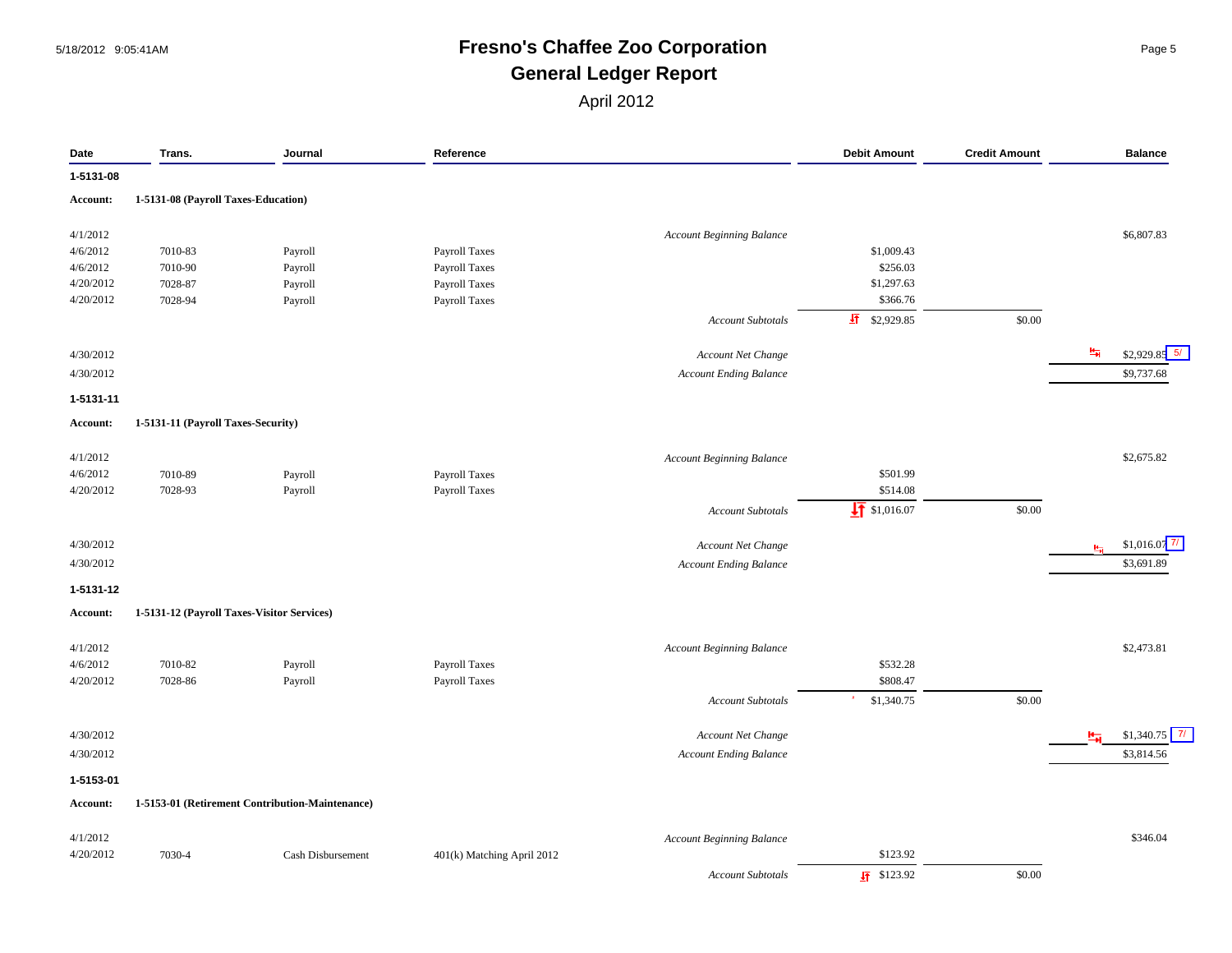#### 5/18/2012 9:05:41AM **Fresno's Chaffee Zoo Corporation** Page 6 **General Ledger Report**

| Date      | Trans. | Journal                                          | Reference                  |                                  | <b>Debit Amount</b>    | <b>Credit Amount</b> | <b>Balance</b>               |
|-----------|--------|--------------------------------------------------|----------------------------|----------------------------------|------------------------|----------------------|------------------------------|
| Account:  |        | 1-5153-01 (Retirement Contribution-Maintenance)  |                            |                                  |                        |                      |                              |
| 4/30/2012 |        |                                                  |                            | Account Net Change               |                        |                      | $$123.92$ 6/<br>圌            |
| 4/30/2012 |        |                                                  |                            | <b>Account Ending Balance</b>    |                        |                      | \$469.96                     |
| 1-5153-02 |        |                                                  |                            |                                  |                        |                      |                              |
| Account:  |        | 1-5153-02 (Retirement Contribution-Horticulture) |                            |                                  |                        |                      |                              |
|           |        |                                                  |                            |                                  |                        |                      |                              |
| 4/1/2012  |        |                                                  |                            | Account Beginning Balance        |                        |                      | \$0.00                       |
| 4/30/2012 |        |                                                  |                            | Account Net Change               |                        |                      | \$0.00                       |
| 4/30/2012 |        |                                                  |                            | <b>Account Ending Balance</b>    |                        |                      | \$0.00                       |
| 1-5153-03 |        |                                                  |                            |                                  |                        |                      |                              |
| Account:  |        | 1-5153-03 (Retirement Contribution-Animal)       |                            |                                  |                        |                      |                              |
| 4/1/2012  |        |                                                  |                            | <b>Account Beginning Balance</b> |                        |                      | \$4,225.31                   |
| 4/20/2012 | 7030-1 | Cash Disbursement                                | 401(k) Matching April 2012 |                                  | \$1,212.10             |                      |                              |
|           |        |                                                  |                            | <b>Account Subtotals</b>         | \$1,212.10             | \$0.00               |                              |
| 4/30/2012 |        |                                                  |                            | Account Net Change               |                        |                      | \$1,212.10<br>5/             |
| 4/30/2012 |        |                                                  |                            | <b>Account Ending Balance</b>    |                        |                      | \$5,437.41                   |
| 1-5153-08 |        |                                                  |                            |                                  |                        |                      |                              |
| Account:  |        | 1-5153-08 (Retirement Contribution-Education)    |                            |                                  |                        |                      |                              |
|           |        |                                                  |                            |                                  |                        |                      |                              |
| 4/1/2012  |        |                                                  |                            | <b>Account Beginning Balance</b> |                        |                      | \$1,483.03                   |
| 4/20/2012 | 7030-6 | Cash Disbursement                                | 401(k) Matching April 2012 |                                  | \$651.80               |                      |                              |
|           |        |                                                  |                            | <b>Account Subtotals</b>         | $\frac{1}{2}$ \$651.80 | \$0.00               |                              |
| 4/30/2012 |        |                                                  |                            | Account Net Change               |                        |                      | $\frac{H}{H}$ \$651.80<br>5/ |
| 4/30/2012 |        |                                                  |                            | <b>Account Ending Balance</b>    |                        |                      | \$2,134.83                   |
| 1-5153-11 |        |                                                  |                            |                                  |                        |                      |                              |
| Account:  |        | 1-5153-11 (Retirement Contribution-Security)     |                            |                                  |                        |                      |                              |
| 4/1/2012  |        |                                                  |                            | <b>Account Beginning Balance</b> |                        |                      | \$483.12                     |
| 4/20/2012 | 7030-8 | Cash Disbursement                                | 401(k) Matching April 2012 |                                  | \$161.04               |                      |                              |
|           |        |                                                  |                            | <b>Account Subtotals</b>         | $\frac{1}{2}$ \$161.04 | \$0.00               |                              |
| 4/30/2012 |        |                                                  |                            | Account Net Change               |                        |                      | $\frac{1}{2}$ \$161.04 7/    |
| 4/30/2012 |        |                                                  |                            | <b>Account Ending Balance</b>    |                        |                      | \$644.16                     |
|           |        |                                                  |                            |                                  |                        |                      |                              |
| 1-5153-12 |        |                                                  |                            |                                  |                        |                      |                              |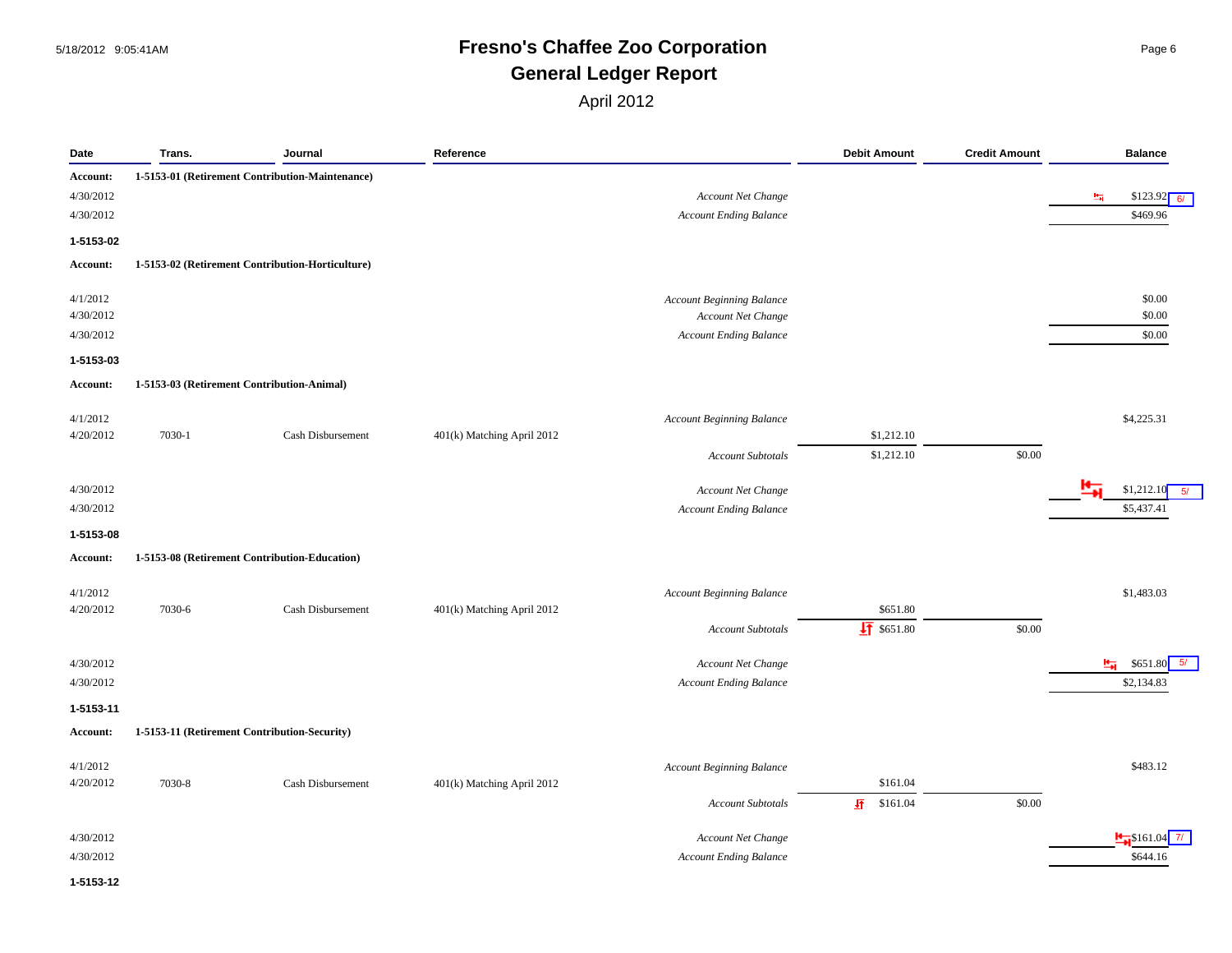#### 5/18/2012 9:05:41AM **Fresno's Chaffee Zoo Corporation** Page 7 **General Ledger Report**

| Date      | Trans.                            | Journal                                              | Reference                  |                                  | <b>Debit Amount</b>     | <b>Credit Amount</b> | <b>Balance</b>            |
|-----------|-----------------------------------|------------------------------------------------------|----------------------------|----------------------------------|-------------------------|----------------------|---------------------------|
| Account:  |                                   | 1-5153-12 (Retirement Contribution-Visitor Services) |                            |                                  |                         |                      |                           |
| 4/1/2012  |                                   |                                                      |                            | Account Beginning Balance        |                         |                      | \$814.74                  |
| 4/20/2012 | 7030-2                            | Cash Disbursement                                    | 401(k) Matching April 2012 |                                  | \$279.28                |                      |                           |
|           |                                   |                                                      |                            | <b>Account Subtotals</b>         | $\frac{1}{2}$ \$279.28  | \$0.00               |                           |
| 4/30/2012 |                                   |                                                      |                            | Account Net Change               |                         |                      | $\frac{1}{2}$ \$279.28 7/ |
| 4/30/2012 |                                   |                                                      |                            | <b>Account Ending Balance</b>    |                         |                      | \$1,094.02                |
| 1-5165-01 |                                   |                                                      |                            |                                  |                         |                      |                           |
| Account:  | 1-5165-01 (Salaries-Maintenance)  |                                                      |                            |                                  |                         |                      |                           |
| 4/1/2012  |                                   |                                                      |                            | <b>Account Beginning Balance</b> |                         |                      | \$48,399.63               |
| 4/6/2012  | 7010-6                            | Payroll                                              | Salaries                   |                                  | \$9,221.09              |                      |                           |
| 4/20/2012 | 7028-6                            | Payroll                                              | Salaries                   |                                  | \$9,688.12              |                      |                           |
|           |                                   |                                                      |                            | <b>Account Subtotals</b>         | $\sqrt{11}$ \$18,909.21 | \$0.00               |                           |
| 4/30/2012 |                                   |                                                      |                            | Account Net Change               |                         |                      | $$18,909.21$ 6/<br>量      |
| 4/30/2012 |                                   |                                                      |                            | <b>Account Ending Balance</b>    |                         |                      | \$67,308.84               |
| 1-5165-02 |                                   |                                                      |                            |                                  |                         |                      |                           |
| Account:  | 1-5165-02 (Salaries-Horticulture) |                                                      |                            |                                  |                         |                      |                           |
| 4/1/2012  |                                   |                                                      |                            | <b>Account Beginning Balance</b> |                         |                      | \$38,463.49               |
| 4/6/2012  | 7010-11                           | Payroll                                              | Salaries                   |                                  | \$3,788.48              |                      |                           |
| 4/20/2012 | 7028-11                           | Payroll                                              | Salaries                   |                                  | \$3,804.88              |                      |                           |
|           |                                   |                                                      |                            | <b>Account Subtotals</b>         | 軖<br>\$7,593.36         | \$0.00               |                           |
| 4/30/2012 |                                   |                                                      |                            | Account Net Change               |                         |                      | $$7,593.36$ 6/<br>中       |
| 4/30/2012 |                                   |                                                      |                            | <b>Account Ending Balance</b>    |                         |                      | \$46,056.85               |
| 1-5165-03 |                                   |                                                      |                            |                                  |                         |                      |                           |
| Account:  | 1-5165-03 (Salaries-Animal)       |                                                      |                            |                                  |                         |                      |                           |
| 4/1/2012  |                                   |                                                      |                            | <b>Account Beginning Balance</b> |                         |                      | \$213,179.64              |
| 4/6/2012  | 7010-4                            | Payroll                                              | Salaries                   |                                  | \$38,098.57             |                      |                           |
| 4/20/2012 | 7028-4                            | Payroll                                              | Salaries                   |                                  | \$41,307.41             |                      |                           |
|           |                                   |                                                      |                            | <b>Account Subtotals</b>         | 圩<br>\$79,405.98        | \$0.00               |                           |
| 4/30/2012 |                                   |                                                      |                            | Account Net Change               |                         |                      | 5/                        |
| 4/30/2012 |                                   |                                                      |                            | <b>Account Ending Balance</b>    |                         |                      | \$292,585.62              |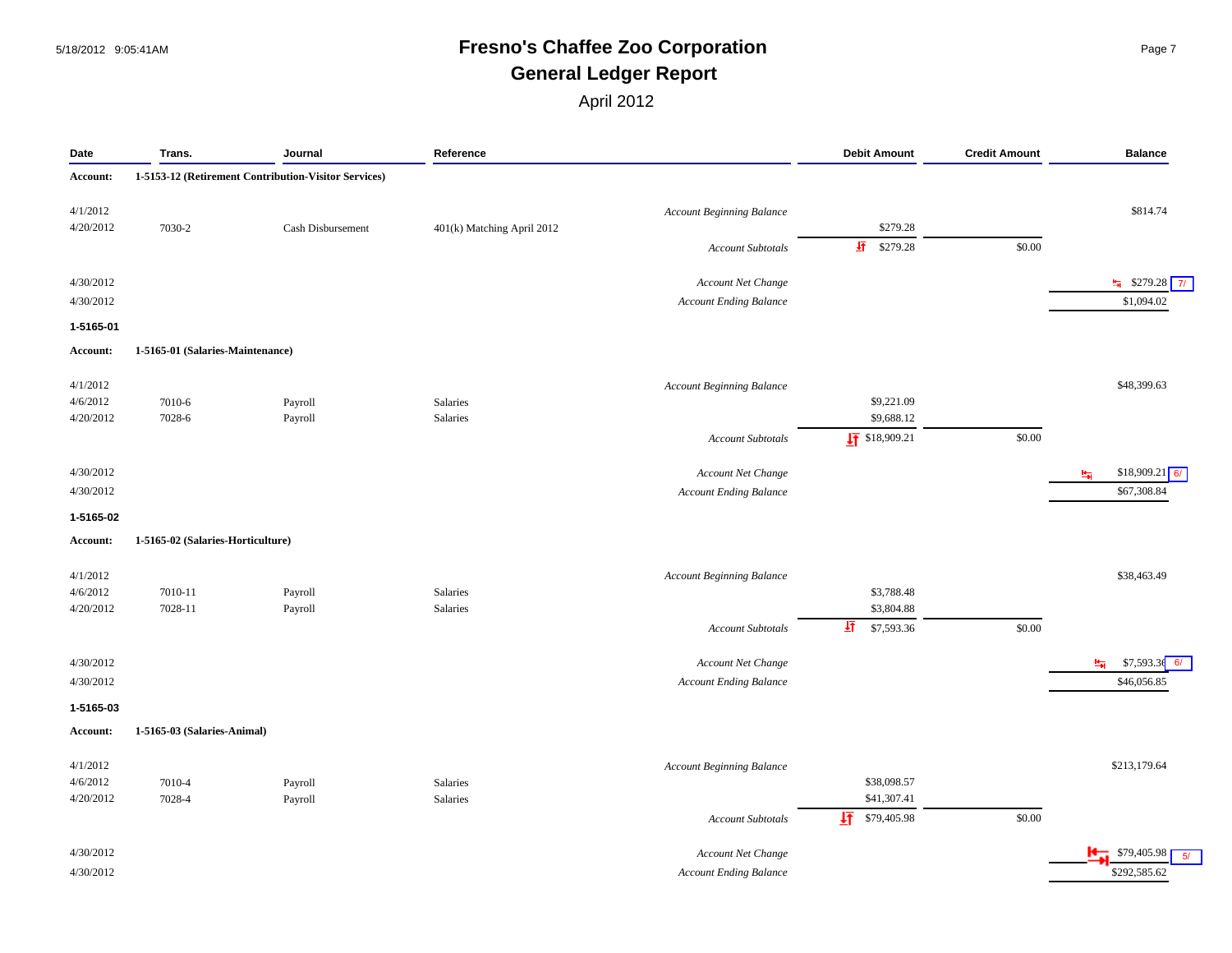#### 5/18/2012 9:05:41AM **Fresno's Chaffee Zoo Corporation** Page 8 **General Ledger Report**

| Date            | Trans.                                | Journal | Reference           |                                  | <b>Debit Amount</b>       | <b>Credit Amount</b> | <b>Balance</b>              |
|-----------------|---------------------------------------|---------|---------------------|----------------------------------|---------------------------|----------------------|-----------------------------|
| 1-5165-08       |                                       |         |                     |                                  |                           |                      |                             |
| <b>Account:</b> | 1-5165-08 (Salaries-Education)        |         |                     |                                  |                           |                      |                             |
| 4/1/2012        |                                       |         |                     | <b>Account Beginning Balance</b> |                           |                      | \$89,980.16                 |
| 4/6/2012        | 7010-3                                | Payroll | Salaries            |                                  | \$13,372.92               |                      |                             |
| 4/6/2012        | 7010-10                               | Payroll | Salaries            |                                  | \$3,347.01                |                      |                             |
| 4/20/2012       | 7028-3                                | Payroll | Salaries            |                                  | \$17,139.03               |                      |                             |
| 4/20/2012       | 7028-10                               | Payroll | Salaries            |                                  | \$4,793.85                |                      |                             |
|                 |                                       |         |                     | <b>Account Subtotals</b>         | $\sqrt{1}$ \$38,652.81    | \$0.00               |                             |
|                 |                                       |         |                     |                                  |                           |                      |                             |
| 4/30/2012       |                                       |         |                     | Account Net Change               |                           |                      | \$38,652.8                  |
| 4/30/2012       |                                       |         |                     | <b>Account Ending Balance</b>    |                           |                      | \$128,632.9                 |
| 1-5165-11       |                                       |         |                     |                                  |                           |                      |                             |
| Account:        | 1-5165-11 (Salaries-Security)         |         |                     |                                  |                           |                      |                             |
| 4/1/2012        |                                       |         |                     | <b>Account Beginning Balance</b> |                           |                      | \$35,284.59                 |
| 4/6/2012        | 7010-9                                | Payroll | Salaries            |                                  | \$6,617.24                |                      |                             |
| 4/20/2012       | 7028-9                                | Payroll | Salaries            |                                  | \$6,774.76                |                      |                             |
|                 |                                       |         |                     | <b>Account Subtotals</b>         | 五<br>\$13,392.00          | \$0.00               |                             |
| 4/30/2012       |                                       |         |                     | Account Net Change               |                           |                      | <b>H</b><br>$$13,392.00$ 7/ |
| 4/30/2012       |                                       |         |                     | <b>Account Ending Balance</b>    |                           |                      | \$48,676.59                 |
| 1-5165-12       |                                       |         |                     |                                  |                           |                      |                             |
| <b>Account:</b> | 1-5165-12 (Salaries-Visitor Services) |         |                     |                                  |                           |                      |                             |
| 4/1/2012        |                                       |         |                     | <b>Account Beginning Balance</b> |                           |                      | \$32,714.47                 |
| 4/6/2012        | 7010-2                                | Payroll | Salaries            |                                  | \$7,024.79                |                      |                             |
| 4/20/2012       | 7028-2                                | Payroll | Salaries            |                                  | \$10,635.74               |                      |                             |
|                 |                                       |         |                     | <b>Account Subtotals</b>         | $\frac{1}{2}$ \$17,660.53 | \$0.00               |                             |
| 4/30/2012       |                                       |         |                     | Account Net Change               |                           |                      | \$17,660.53<br>蝠            |
| 4/30/2012       |                                       |         |                     | <b>Account Ending Balance</b>    |                           |                      | \$50,375.00                 |
| 1-5200-01       |                                       |         |                     |                                  |                           |                      |                             |
| Account:        | 1-5200-01 (Workers Comp-Maintenance)  |         |                     |                                  |                           |                      |                             |
| 4/1/2012        |                                       |         |                     | <b>Account Beginning Balance</b> |                           |                      | \$5,137.96                  |
| 4/6/2012        | 7010-98                               | Payroll | <b>Workers</b> Comp |                                  | \$1,041.94                |                      |                             |
| 4/20/2012       | 7028-102                              | Payroll | Workers Comp        |                                  | \$1,022.13                |                      |                             |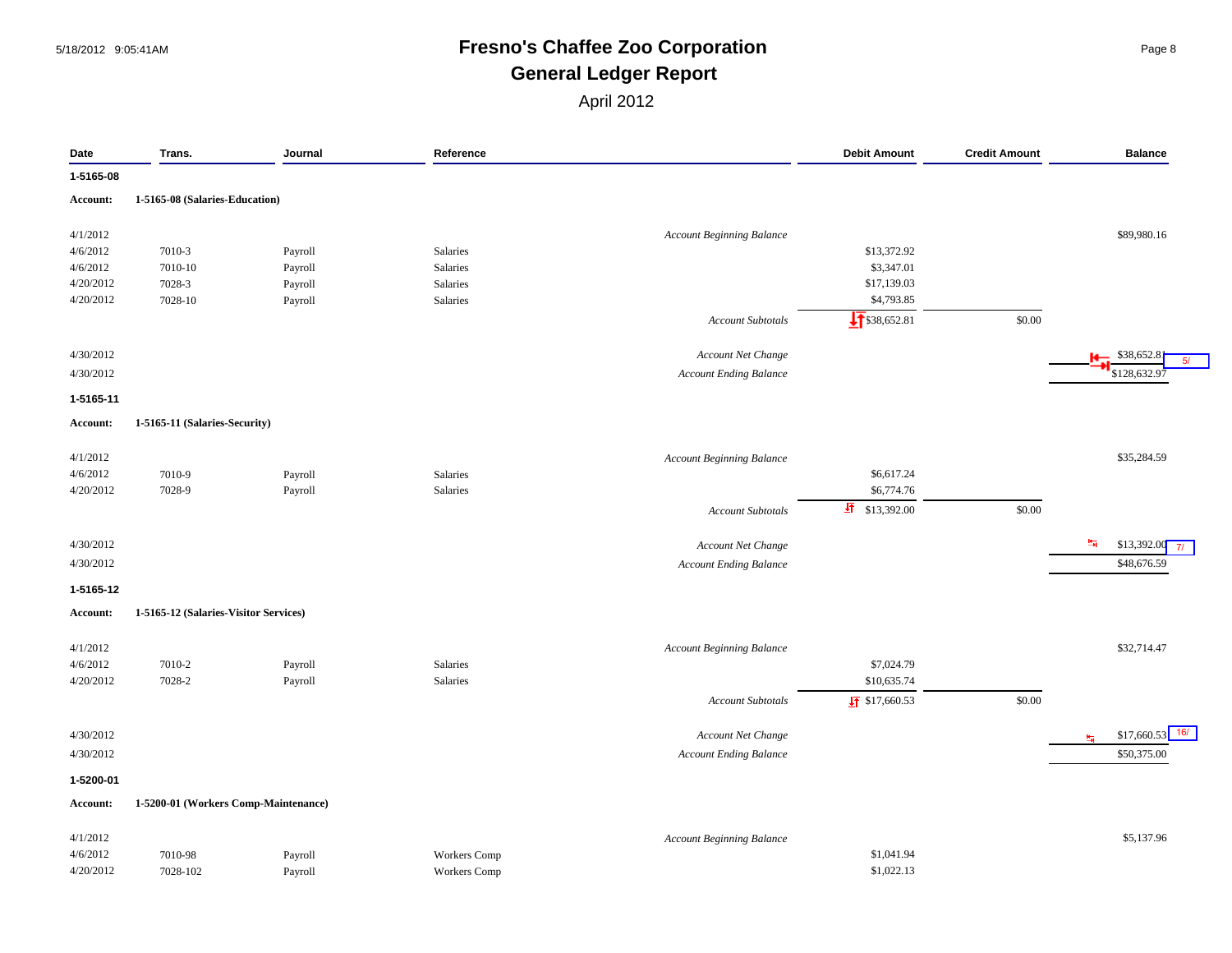#### 5/18/2012 9:05:41AM **Fresno's Chaffee Zoo Corporation** Page 9 **General Ledger Report**

April 2012

| Date      | Trans.                                | Journal            | Reference           |                                  | <b>Debit Amount</b>      | <b>Credit Amount</b> | <b>Balance</b>               |
|-----------|---------------------------------------|--------------------|---------------------|----------------------------------|--------------------------|----------------------|------------------------------|
| Account:  | 1-5200-01 (Workers Comp-Maintenance)  |                    |                     |                                  |                          |                      |                              |
|           |                                       |                    |                     | <b>Account Subtotals</b>         | $\frac{1}{2}$ \$2,064.07 | \$0.00               |                              |
| 4/30/2012 |                                       |                    |                     | Account Net Change               |                          |                      | 斷<br>$$2,064.07$ 6/          |
| 4/30/2012 |                                       |                    |                     | <b>Account Ending Balance</b>    |                          |                      | \$7,202.03                   |
| 1-5200-02 |                                       |                    |                     |                                  |                          |                      |                              |
| Account:  | 1-5200-02 (Workers Comp-Horticulture) |                    |                     |                                  |                          |                      |                              |
| 4/1/2012  |                                       |                    |                     | <b>Account Beginning Balance</b> |                          |                      | \$4,177.51                   |
| 4/6/2012  | 7010-103                              | Payroll            | Workers Comp        |                                  | \$410.56                 |                      |                              |
| 4/20/2012 | 7028-107                              | Payroll            | <b>Workers</b> Comp |                                  | \$410.70                 |                      |                              |
|           |                                       |                    |                     | <b>Account Subtotals</b>         | $\sqrt{11}$ \$821.26     | \$0.00               |                              |
| 4/30/2012 |                                       |                    |                     | Account Net Change               |                          |                      | <b>B</b><br>$$821.26$ 6/     |
| 4/30/2012 |                                       |                    |                     | <b>Account Ending Balance</b>    |                          |                      | \$4,998.77                   |
| 1-5200-03 |                                       |                    |                     |                                  |                          |                      |                              |
| Account:  | 1-5200-03 (Workers Comp-Animal)       |                    |                     |                                  |                          |                      |                              |
| 4/1/2012  |                                       |                    |                     | <b>Account Beginning Balance</b> |                          |                      | \$23,983.09                  |
| 4/6/2012  | 7010-96                               |                    | <b>Workers</b> Comp |                                  | \$4,083.89               |                      |                              |
| 4/20/2012 | 7028-100                              | Payroll<br>Payroll | Workers Comp        |                                  | \$4,438.20               |                      |                              |
| 4/30/2012 | 7083-1                                | Journal Entry      | <b>Workers</b> Comp |                                  | \$484.85                 |                      |                              |
|           |                                       |                    |                     |                                  |                          |                      |                              |
|           |                                       |                    |                     | <b>Account Subtotals</b>         | 虾<br>\$9,006.94          | \$0.00               |                              |
| 4/30/2012 |                                       |                    |                     | <b>Account Net Change</b>        |                          |                      | 5/<br>\$9,006.94             |
| 4/30/2012 |                                       |                    |                     | <b>Account Ending Balance</b>    |                          |                      | \$32,990.03                  |
| 1-5200-08 |                                       |                    |                     |                                  |                          |                      |                              |
| Account:  | 1-5200-08 (Workers Comp-Education)    |                    |                     |                                  |                          |                      |                              |
| 4/1/2012  |                                       |                    |                     | <b>Account Beginning Balance</b> |                          |                      | \$11,467.04                  |
| 4/6/2012  | 7010-95                               | Payroll            | <b>Workers</b> Comp |                                  | \$1,247.93               |                      |                              |
| 4/6/2012  | 7010-102                              | Payroll            | <b>Workers</b> Comp |                                  | \$373.73                 |                      |                              |
| 4/20/2012 | 7028-99                               | Payroll            | <b>Workers</b> Comp |                                  | \$1,593.87               |                      |                              |
| 4/20/2012 | 7028-106                              | Payroll            | <b>Workers</b> Comp |                                  | \$533.55                 |                      |                              |
| 4/30/2012 | 7083-3                                | Journal Entry      | <b>Workers</b> Comp |                                  | \$1,028.60               |                      |                              |
| 4/30/2012 | 7083-2                                | Journal Entry      | Workers Comp        |                                  | \$130.71                 |                      |                              |
|           |                                       |                    |                     | <b>Account Subtotals</b>         | $\frac{1}{2}$ \$4,908.39 | \$0.00               |                              |
| 4/30/2012 |                                       |                    |                     | <b>Account Net Change</b>        |                          |                      | $\frac{4}{10}$ \$4,908.39 6/ |

4/30/2012 *Account Net Change* \$4,908.39